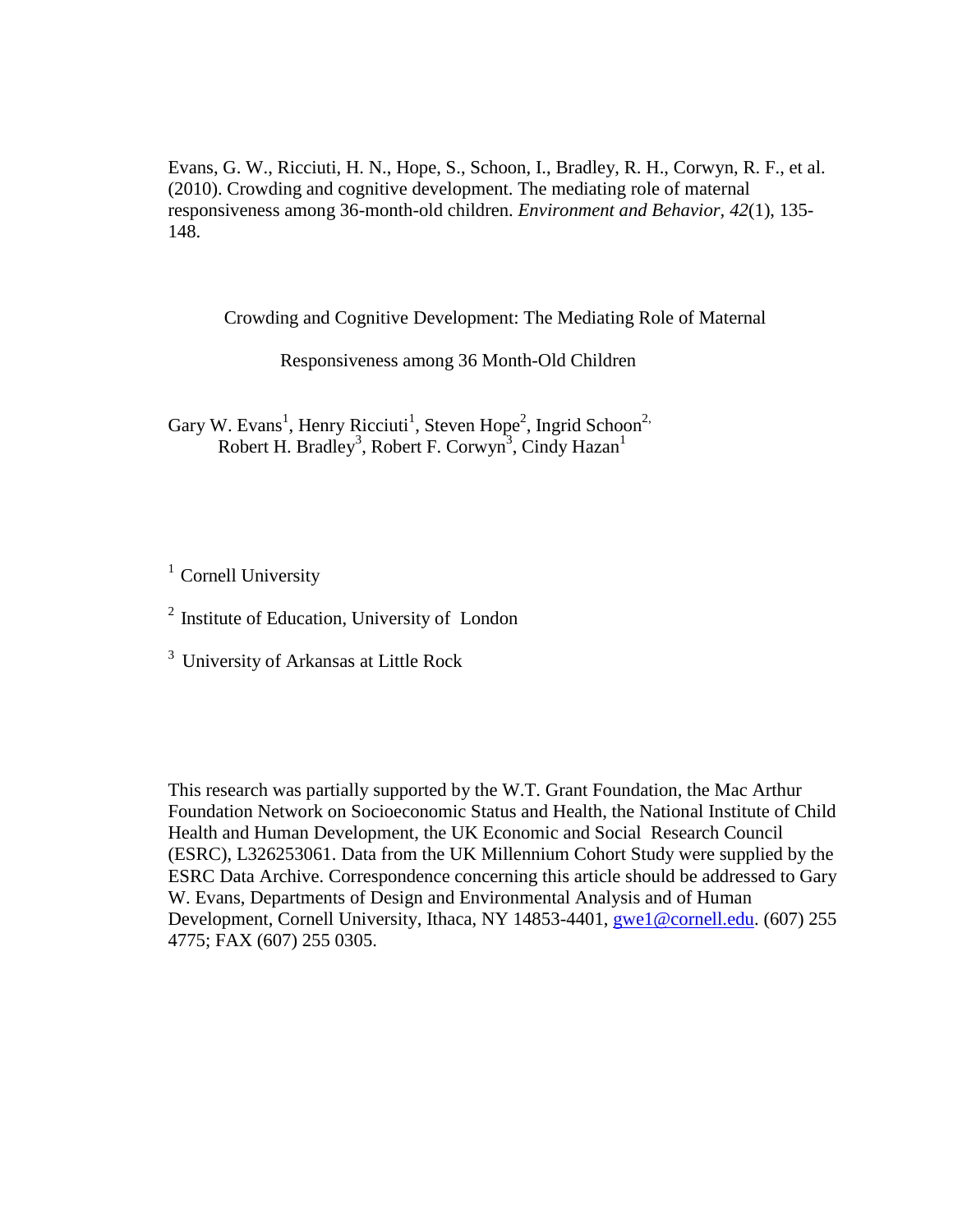## Abstract

Residential crowding in both US and UK samples of 36 month-old children is related concurrently to school readiness after statistical controls for income, child gender, maternal age, and maternal education. In the US sample, these effects also replicate longitudinally. In both samples the association between crowding and school readiness appears to be mediated by maternal responsiveness. Mothers in more crowded homes are less responsive to their children.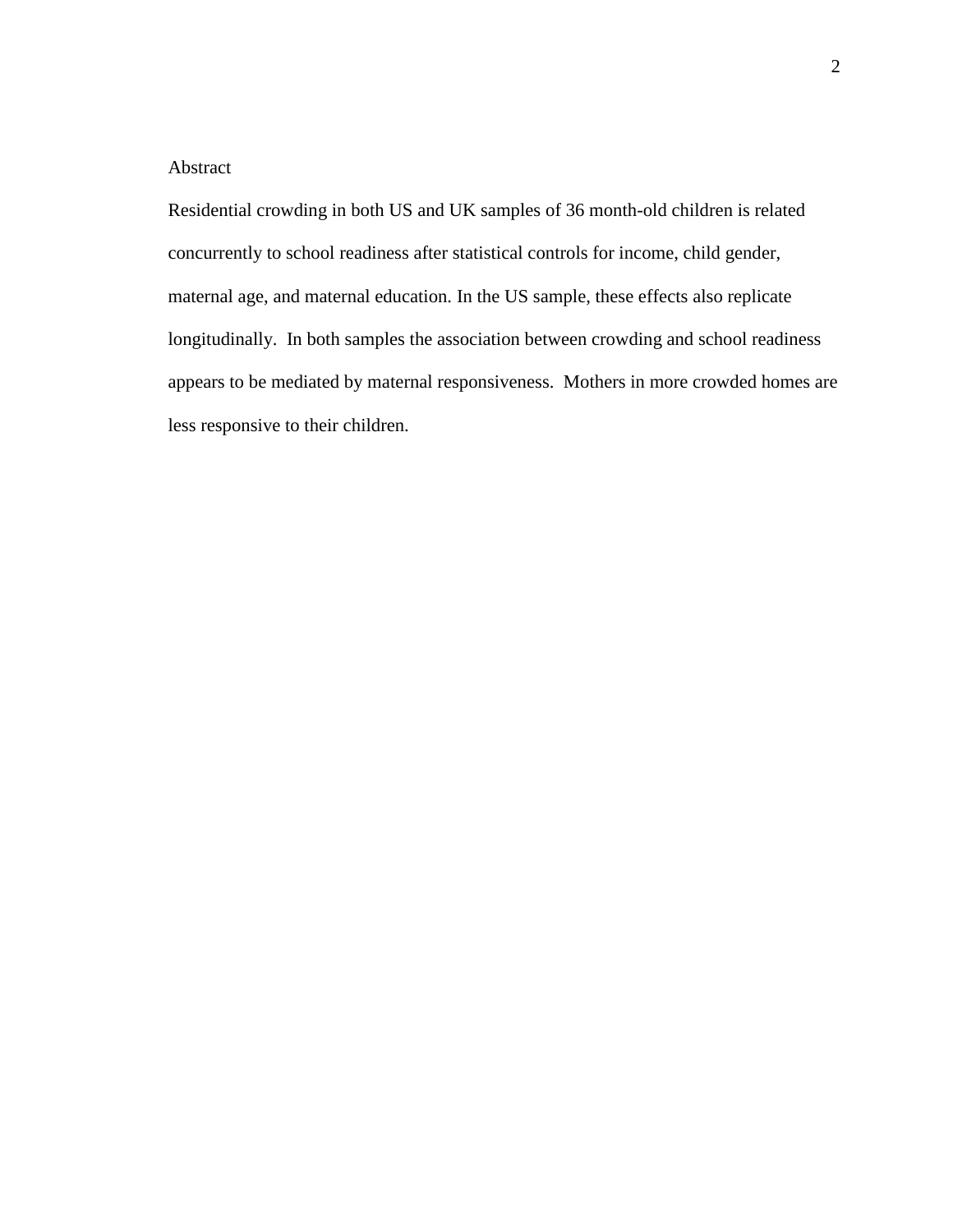Crowding and Cognitive Development: The Mediating Role of Maternal

Responsiveness among 36-Month-Old Children

 The U.S Census Bureau considers residences with more than one person per room as crowded. In 2000, more than 5% of U.S. households qualified as crowded (US Census, 2002) as did about 7% of households in England and Wales according to the 2001 UK Census (National Statistics, 2003). For children living in crowded homes, negative outcomes include elevated physiological stress (Aiello, Nicosia, & Thompson, 1979; Evans, Lepore, Shejwal, & Palsane, 1998), increased behavioral problems (Evans et al., 1998; Saegert, 1982) and delayed cognitive development (Essen, Fogelman, & Head,1978; Evans et al., 1998; Goduka, Poole, & Aoktak-Phenice, 1992; Gottfried & Gottfried, 1984; Maxwell, 1996; Murray, 1974; Rutter, Tizard, & Whitmore, 1970; Wachs & Gruen, 1982; Wedge & Petzing, 1970).

Our primary objective in this paper is to examine the psychological processes that may help explain the link between residential crowding and cognitive development in children. Several studies with adults (Baum, Gatchel, Aiello, & Thompson, 1981; Baum & Valins, 1977; Evans & Lepore, 1993; Evans, Rhee, Forbes, Allen, & Lepore, 2000) reveal that residents cope with the plethora of unwanted social interaction accompanying crowding by social withdrawal. In addition, parents in more crowded homes are less responsive to their children compared to parents in less crowded homes (Bradley & Caldwell, 1984; Evans, Maxwell, & Hart, 1999; Wachs, 1989; Wachs & Camli, 1991). Given the well- documented association between parental unresponsiveness and poor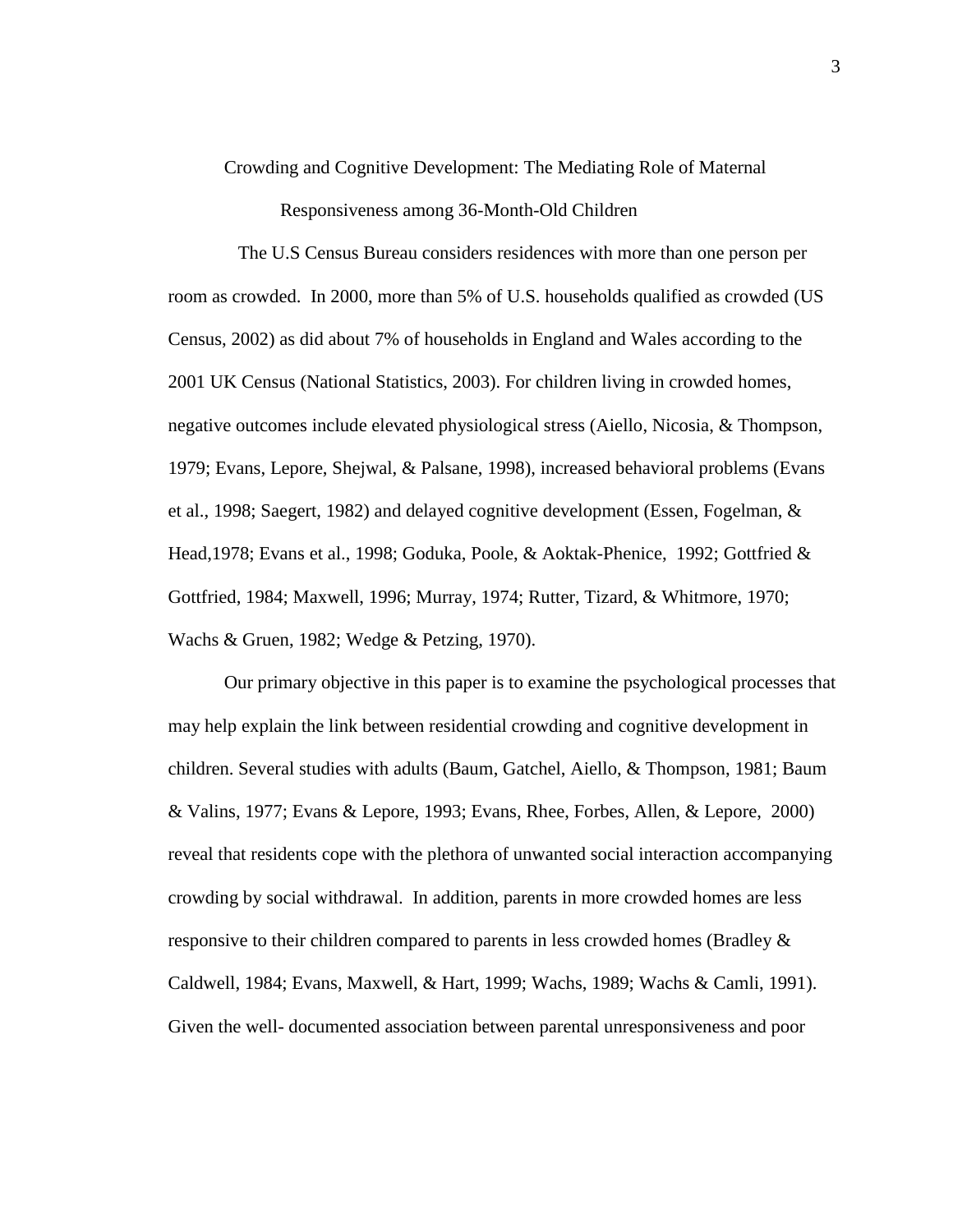cognitive development in children (Bradley et al., 2001; Grant, Compas, Stuhlmacher, Thurm, McMahon, & Halpert, 2003; Repetti, Taylor, & Seeman, 2002), we tested the hypothesis that parental responsiveness mediates the crowding - cognitive development link.

In Study I we employ a sample with children at 15 and 36 months of age from a national US data set that enabled both cross-sectional and prospective tests of the hypothesis. In Study II we test the generalisability of the findings in 36 month olds from the largest study of child development to date, the UK Millennium Cohort, involving more than ten thousand children. Moreover, we examined crowding, maternal responsiveness, and cognitive development in age cohorts (9, 15 and 36 month olds) that have received scant attention in the crowding literature.

Study I

#### Method

#### *Participants*

Study I utilized a sample of 80, thirty-six month old children born in 1991 from families at one of the ten sites (Little Rock, AR) participating in the NICHD Study of Early Child Care and Youth Development. This research program is a national, longitudinal study of children's cognitive and social development with special focus on the effects of experiences in child care, home, and school (NICHD Early Child Care Research Network, 2001). Unfortunately, only the Little Rock site obtained data on residential density of children's homes. Of the 121 children enrolled at 36 months, 80 had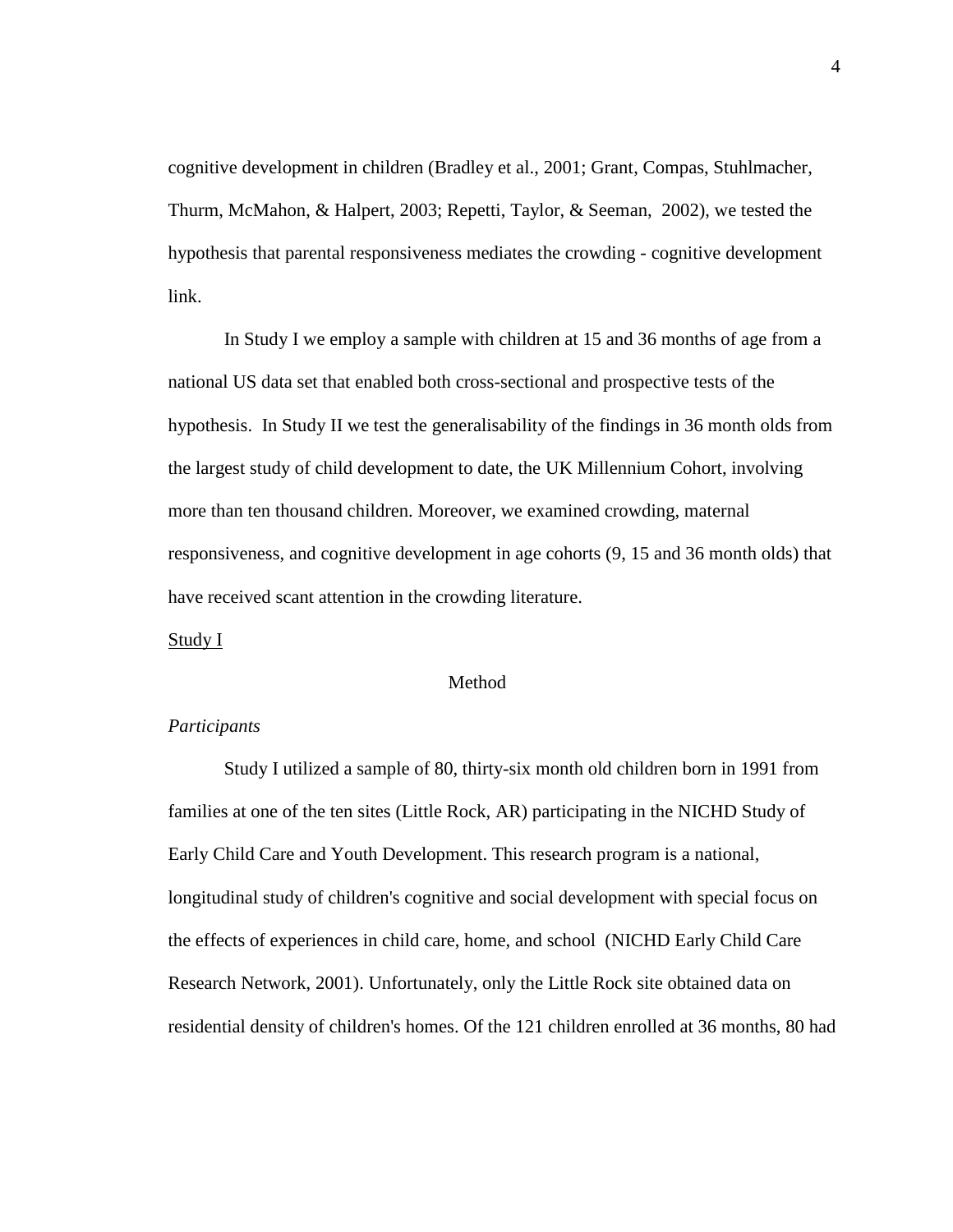data available on number of people and number of rooms in the household from birth through 36 months.

 The Little Rock sample was 80% White, 19 % Black. Maternal education averaged 13.9 years of schooling, and maternal age 27.6 years. Fifteen percent of the families fell below the poverty line, and the median income-to-needs ratio was 2.5*.* The income-to-needs ratio is an annually adjusted per capita index comparing household income to federal estimates of minimal requirements for food and shelter. An income-toneeds ratio of 1 is the US Federal Poverty Line. Child gender was equally divided. *Procedure*

Data concerning household and family features, as well as maternal characteristics, were collected through periodic home visits, supplemented by intervening telephone interviews. Measures of children's competence were obtained during laboratory visits at 36 months. For further details on methodology, see the National Institute of Child Care and Human Development : Study of Early Child Care and Youth Development (2003).

### *Measures*

*Residential density*. At 15 and 36 months, residential density was measured as the ratio of the number of people in the household to the number of rooms. People-per-room, rather than other crowding indices, has been most consistently related to health and behavioral outcomes (Baum & Paulus, 1987; Evans, 2001; 2006). Two measures of residential density were obtained, reflecting the child's cumulative experience from birth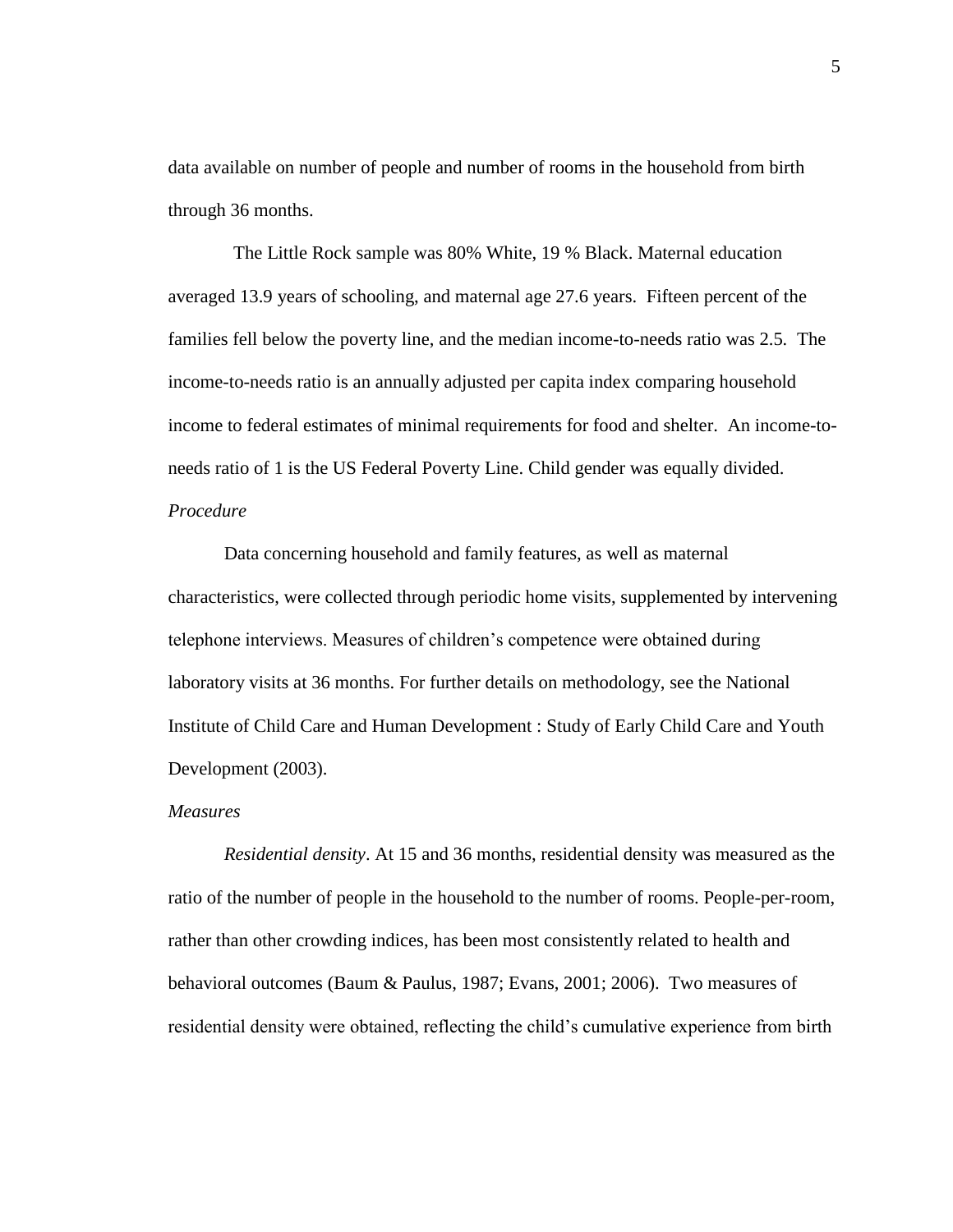to 15 months and birth to 36 months. In each case, the density ratio was based on the mean people per month and mean rooms per month since the child's birth, thus taking into account any changes in residence or in number of people.

*Maternal responsiveness*. During a home visit at 36 months of age, the early childhood version of the Home Observation for Measurement of the Environment (HOME) Inventory (Bradley & Caldwell, 1984) was administered by raters trained by one of the authors, and subjected to a series of certification tests prior to data collection. Inter-rater reliability on the HOME exceeded 90%. The Maternal Responsiveness subscale of the HOME consisting of seven binary items (yes-no) was used. This subscale, which has excellent reliability and validity (Bradley, 1994) assesses mother's sensitivity and responsiveness to the child's needs and interests.

*School Readiness*. School readiness was represented by standard scores from the Bracken Scale of Basic Concepts (Bracken, 1984). In order to make these scores comparable to those employed in the UK Millennium Cohort study, they were converted to a scale with a Mean of 100 and a Standard Deviation of 15. The Bracken consists of 61 items assessing letter and color identification, shape recognition, knowledge of numbers/counting, and comparisons.

### Results and Discussion

As illustrated in Table 1, residential density both at 15 (*r* = -.36) and 36 months (*r*  = -.35) is negatively correlated with 36-month school readiness. These findings replicate prior, cross-sectional findings (see Evans, 2001; 2006 for reviews of this literature).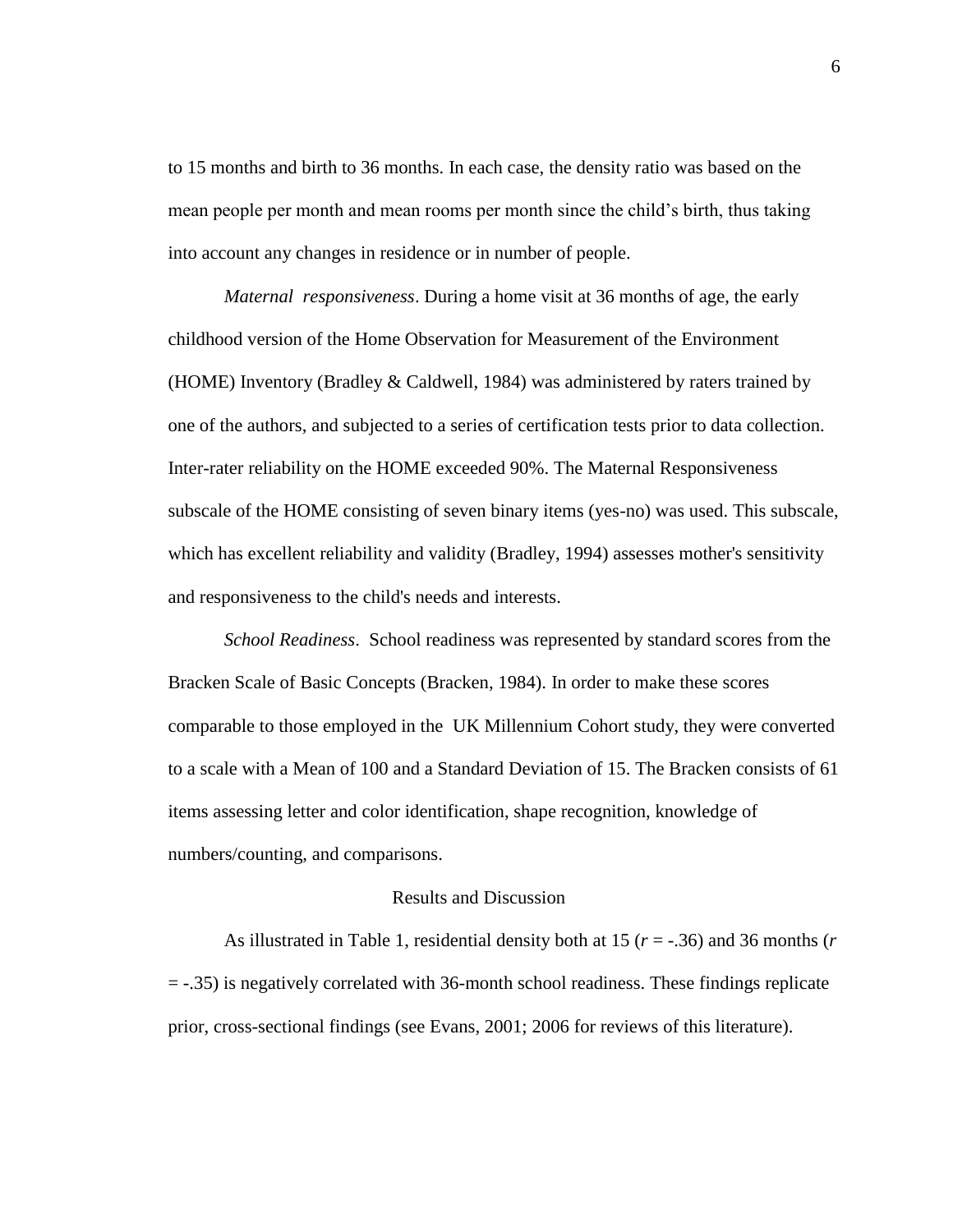Moreover, density at both ages is negatively correlated with maternal responsiveness (*r's*   $=$  -.28, -.29) which has been uncovered in a handful of previous studies (Bradley  $\&$ Caldwell, 1984; Evans et al., 1999; Wachs, 1989; Wachs & Camli, 1991). Maternal responsiveness is also correlated with school readiness,  $r = .31$ . Of particular interest to us, however, is whether the pattern of correlations among density, maternal responsiveness, and school readiness (see Table 1) is consistent with our hypothesis that the relationship between residential crowding and deficits in cognitive development is due, in part, to diminished maternal responsiveness in crowded homes.

Insert Table 1 about here

 $\mathcal{L}_\text{max}$  and  $\mathcal{L}_\text{max}$  and  $\mathcal{L}_\text{max}$  and  $\mathcal{L}_\text{max}$ 

\_\_\_\_\_\_\_\_\_\_\_\_\_\_\_\_\_\_\_\_

More direct evidence for this mediational hypothesis is contained in Table 2. Rows 1 and 2 show the direct effects of density at 15 and 36 months, respectively on school readiness, controlling for child gender, maternal age and education, and family income. Row 3 indicates that once maternal responsiveness is included in the equation, Density at 36 months no longer predicts school readiness. Row 4 shows parallel longitudinal with Density at 15 months predicting School Readiness at 36 months.<sup>1</sup>

Insert Table 2 about here

\_\_\_\_\_\_\_\_\_\_\_\_\_\_\_\_\_\_\_\_

 $\overline{\phantom{a}}$  , which is a set of the set of the set of the set of the set of the set of the set of the set of the set of the set of the set of the set of the set of the set of the set of the set of the set of the set of th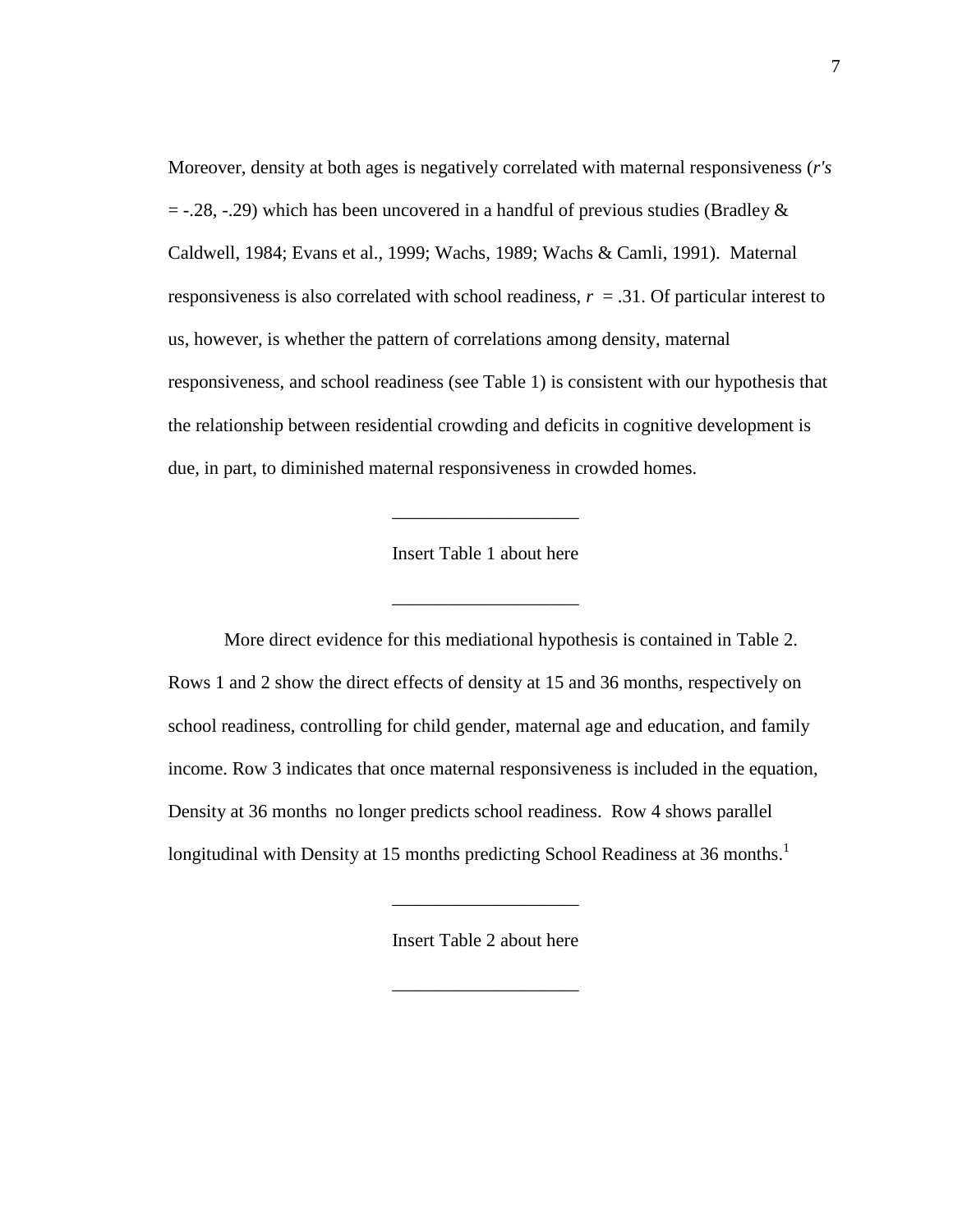These data show for the first time that the well-documented linkage between high residential density and poor cognitive development in young children is mediated by diminished maternal responsiveness. Because this is a new finding and based on a small, relatively homogenous urban sample from one American site, we conducted a second analysis with a much larger, nationally representative sample of British children from the UK Millennium Cohort Study.

Study II

#### Method

#### *Participants*

Study II utilised a cohort of thirty-six month old children born in the UK between 2000 and 2002. The Millennium Cohort Study (MCS) is a national, longitudinal study covering child health and development, family structure, education and employment, parental health and psychological well-being, as well as parenting styles and housing conditions (Dex and Joshi, 2005). The first wave of data collection of the MCS took place during 2001 and 2002 when most babies were 9-months old (Dex & Joshi, 2005) and the second wave during 2003 and 2005 when most were 36-months old (Hansen &Joshi, 2007). Due to disproportionate sampling of households in areas of greater child poverty, special weights were applied when analyzing these data (Plewis et al, 2004).

 The analytic sample of 10,050 babies was 93% White, with the remainder from a number of minority groups. Thirty nine percent of mothers had completed university education, 53% had some form of academic or vocational qualification and the remaining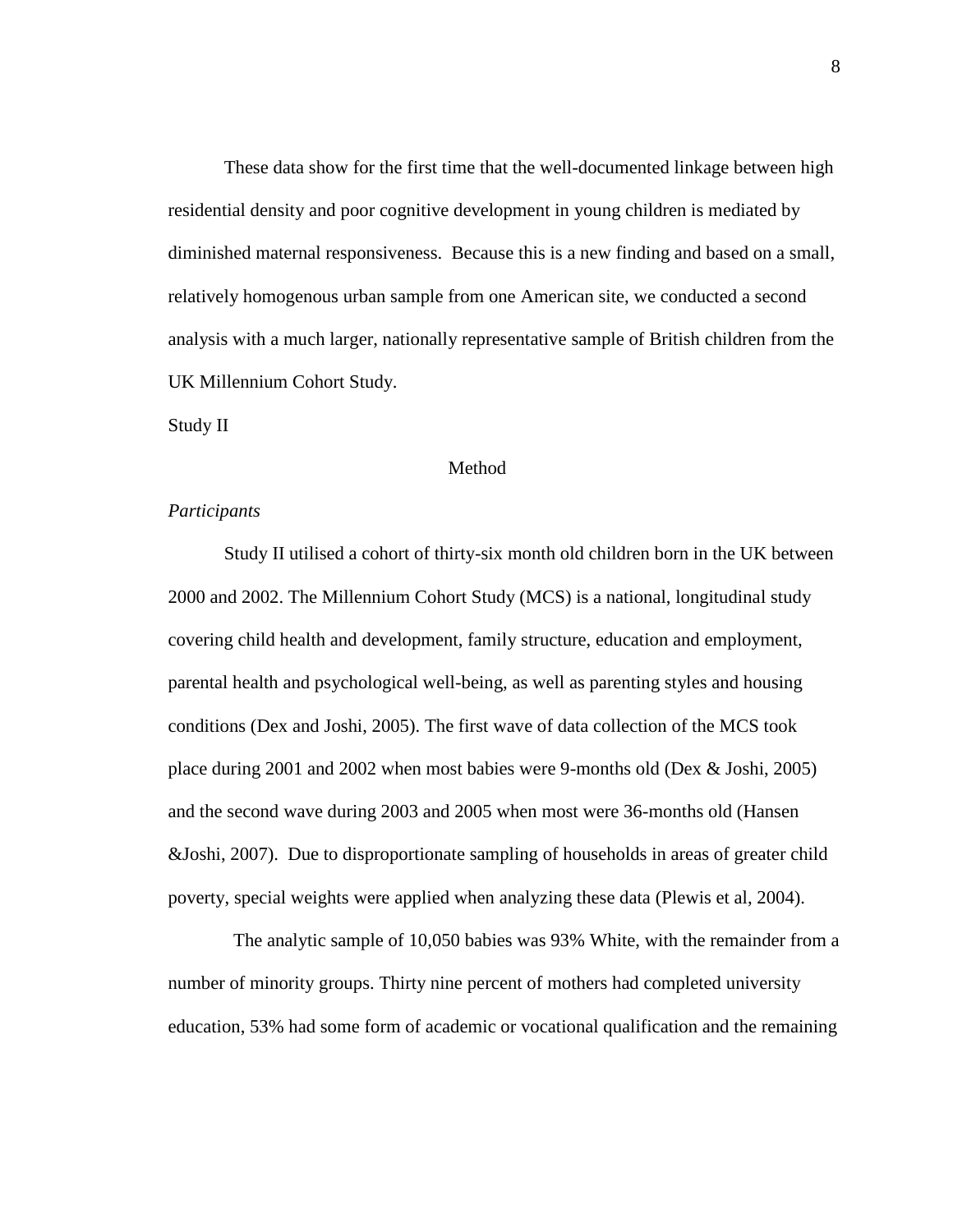8% reported no qualifications. The median household income was £330/week. The sample comprised an equal proportion of male and female children. In the case of multiple births, only one child from the household was included in the present analyses. *Procedure*

Data from the 9 and 36 month waves were collected from parents through personal interview and self-completion questionnaire. In addition, cognitive testing and observations were carried out by the interviewer at age 36 months (George, Hansen & Schoon, 2007).

### *Measures*

*Residential density*. At 9 and 36 months, residential density was measured as the ratio of the number of people in the household to the number of rooms. The mean of these two density measures was used as an index of exposure to crowding.

*Maternal responsiveness*. During a home visit, interviewers completed an abbreviated version of the HOME Observation for Measurement of the Environment (HOME) Inventory (Bradley & Caldwell, 1984), including four items from the Maternal Responsiveness subscale ( $\alpha = 63$ ). Since the full maternal responsiveness scale of 7 items was used in the US sample, we calculated the correlation between the short and regular version of the scale in the full NICHD set from all 10 US sites. The scales are highly correlated,  $r = .91$ .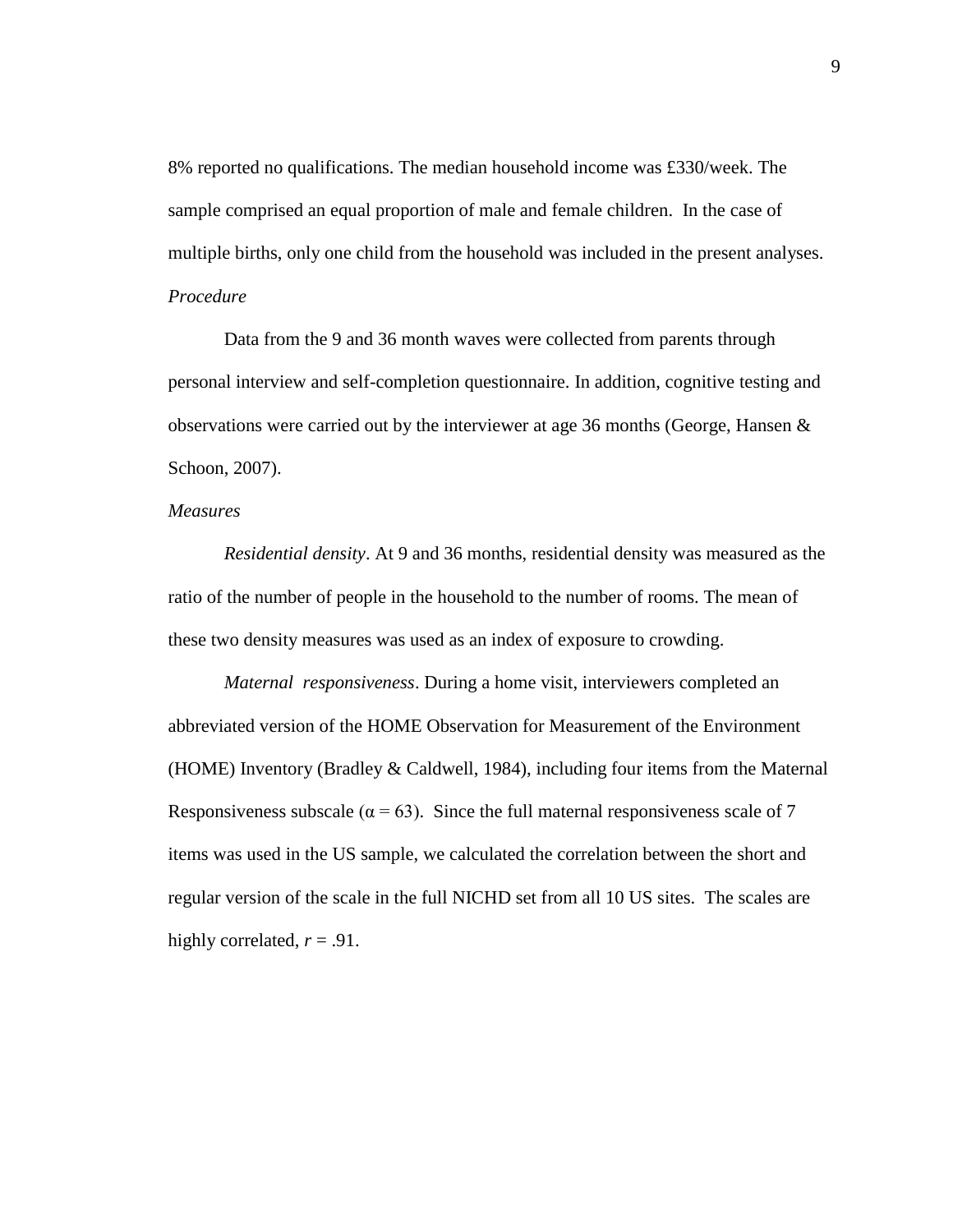*School Readiness*. School readiness was represented by age-standardised scores from the Bracken Scale of Basic Concepts (Bracken, 1984), administered by interviewers during home visits.

A number of additional control variables were included in the analyses: maternal education (based on National Vocational Qualification (NVQ) levels (Bradshaw, Mayhew, Dex, Joshi, & Ward, 2005) for the highest academic or vocational qualification attained by the mother; gender of child; maternal age at birth; and household income at 36 months, equivalised for household size and composition (Hansen & Joshi, 2007).

#### Results and Discussion

As shown in Table 3, the zero order relations among residential density, school readiness, and maternal responsiveness uncovered among 36-month-olds in Little Rock, Arkansas were replicated in the UK Millennium Cohort Study. Children in more crowded homes at 36 months of age are less ready for school (*r* = - .29) and have mothers who are less responsive  $(r = -13)$ . Maternal responsiveness and school readiness are again correlated as well  $(r = .16)$ .

Insert Table 3 about here

\_\_\_\_\_\_\_\_\_\_\_\_\_\_\_\_\_\_\_\_

 $\mathcal{L}_\text{max}$  , which is a set of the set of the set of the set of the set of the set of the set of the set of the set of the set of the set of the set of the set of the set of the set of the set of the set of the set of

Regression analyses (Table 4) reveal the correlational results maintain with statistical controls for child and maternal personal characteristics. UK toddlers, similar to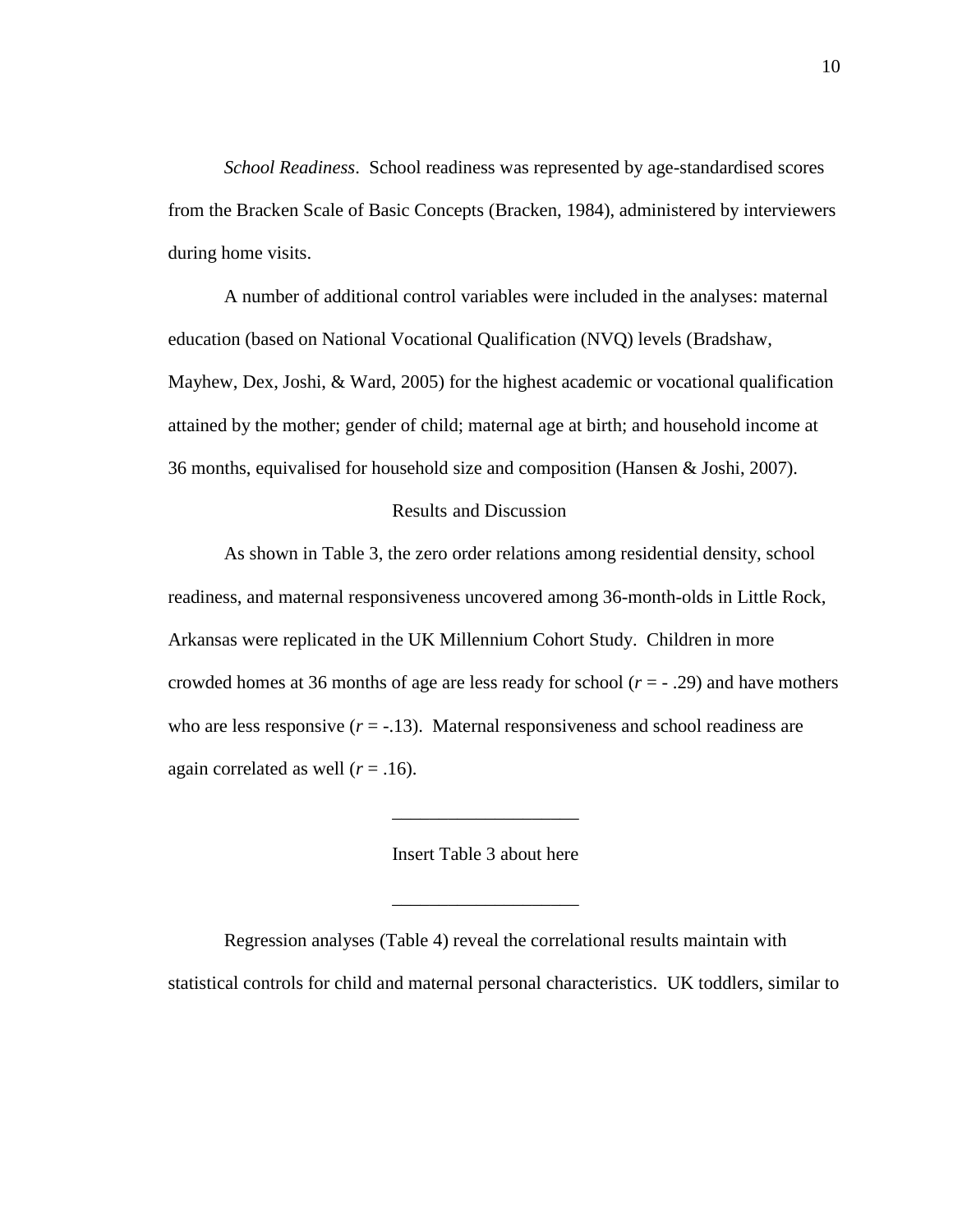their American counterparts, growing up in more crowded homes are less prepared to begin schooling independent of gender, maternal age, education and family income.

Insert Table 4 about here

\_\_\_\_\_\_\_\_\_\_\_\_\_\_\_\_\_\_\_\_

\_\_\_\_\_\_\_\_\_\_\_\_\_\_\_\_\_\_\_\_

Comparing Row 1 and Row 2 in Table 4, one can also see evidence replicating Study I for the mediational model of Crowding  $\rightarrow$  Maternal Responsiveness  $\rightarrow$ Children's Cognitive Development. The 6% reduction in the *b* weight for residential density after partialling out the covariance with maternal responsiveness, is significant, (Sobel test,  $z = -4.86$ ,  $p < .001$ ). Some of the adverse cognitive development sequelae of residential crowding are conveyed by maternal responsiveness.

#### General Discussion

Residential crowding during early childhood predicts school readiness at 36 months both concurrently (Studies I and II) and prospectively (Study I). The links between crowding and cognitive development are robust herein and replicate earlier cross-sectional studies showing negative correlations between crowding and cognitive development in early and middle childhood (Essen et al., 1978; Evans et al., 1998; Goduka et al., 1992; Gottfried & Gottfried, 1984; Maxwell, 2003; Murray, 1974; Rutter et al., 1970; Wachs & Gruen, 1982; Wedge & Petzing, 1970). Only Gottfried and Gottfried (1984) and Wachs and Gruen (1982) examined children in this age range (15- 36 months), but neither study incorporated statistical controls for sociodemographic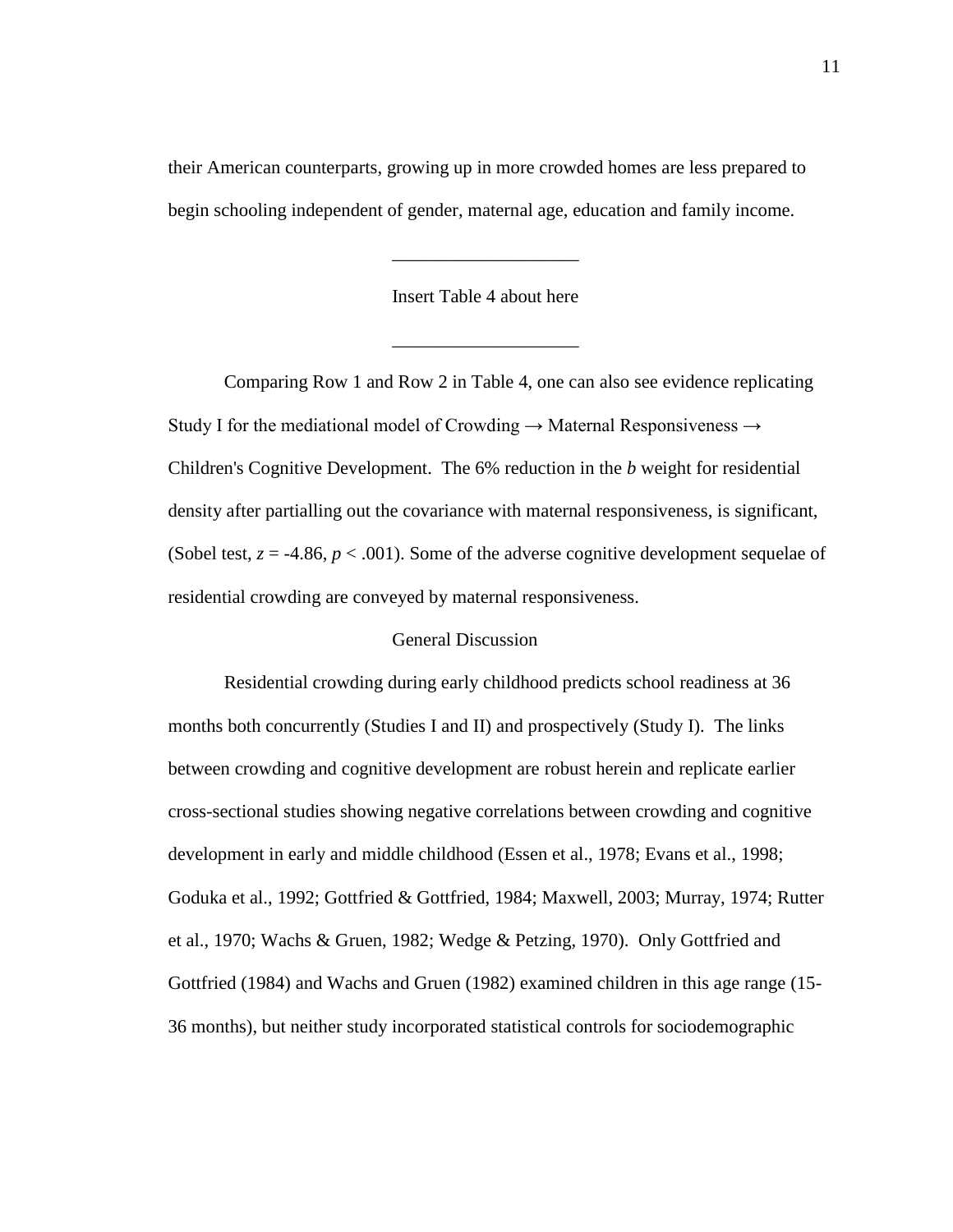variables as we have in the present study. Our prospective data are especially interesting because they suggest that processes connecting crowding to lower levels of cognitive attainment are initiated in infancy. The developmental timing of these processes comports with the broader literature on SES which show delays in cognitive functioning beginning by the second year of life (Bradley & Corwyn, 2002).

Our data also reveal, for the first time, that the well-documented linkages between higher residential crowding and poorer cognitive development are largely mediated by diminished maternal responsiveness. These findings extend previous, cross-sectional work showing negative correlations between crowding and maternal responsiveness (Bradley & Caldwell, 1984; Evans et al., 1999; Wachs, 1989; Wachs & Camli, 1991). Herein we show that greater crowding, at ages 9, 15 and 36 months of age, is related to less maternal responsiveness at 36 months of age. Mediational analyses suggest that this relation explains some of the association between crowding and cognitive development.

Although the basic findings replicate across the two different, cross-sectional samples as well as longitudinally in the US sample, there are some differences in the findings. The magnitude of the mediation is clearly stronger in Study I with a 14% reduction in the *b* weight for density compared to a 6% reduction in Study II. Note also that the zero order correlations between density and maternal responsiveness as well as between maternal responsiveness and school readiness in the US sample are larger than in the UK sample (see Tables 1 and 3). Since the mean levels and variance in density were similar across the two samples, it is unlikely that different levels of exposure to

12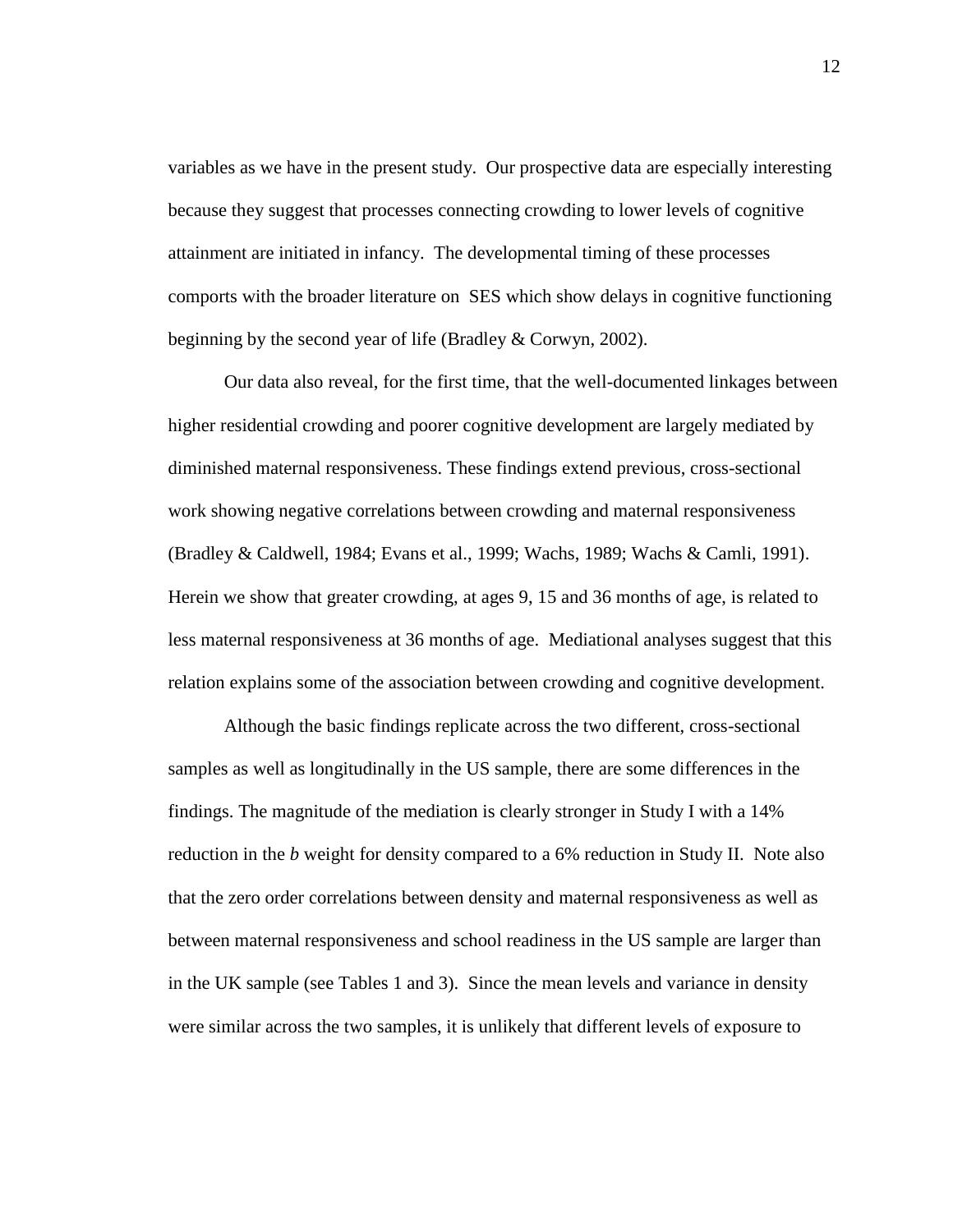crowding can account for the stronger relations between density and maternal responsiveness in the Little Rock sample vis a vis the UK sample. The Little Rock Sample, however, is more ethnically diverse, less educated, and has a larger proportion of low-income families compared to the UK sample. The Little Rock data also reveal lower levels of school readiness and maternal responsiveness compared to the UK data.

One possible reason for the stronger, mediational effects of maternal responsiveness in the US compared to the UK sample is tolerance to crowding. Perhaps UK residents are more accustomed to smaller homes than Americans are. Note that the zero order correlations between residential density and the Bracken were somewhat smaller  $(r = -0.29)$  in the UK than in the US  $(r = -0.35)$ . In interpreting the findings one should also take into consideration that although measures were similar in both studies, they were not identical. Further, there might be other mediators linking crowding to children's cognitive development besides maternal responsiveness. Parents in more crowded homes speak less often to their children (Evans et al., 1999), and high density homes are noisier and more chaotic (Evans, 2006). One valuable extension of the present study would be to investigate residential crowding in conjunction with crowding in early childcare settings. Experimentally induced increases in classroom density produced more off task time in kindergartners (Krantz, 1974), and children in more crowded daycare centers, independent of social class, had diminished cognitive development (Ruopp et al., 1979). Moreover, the adverse relations between residential density and preschooler's cognitive development were amplified by crowded daycare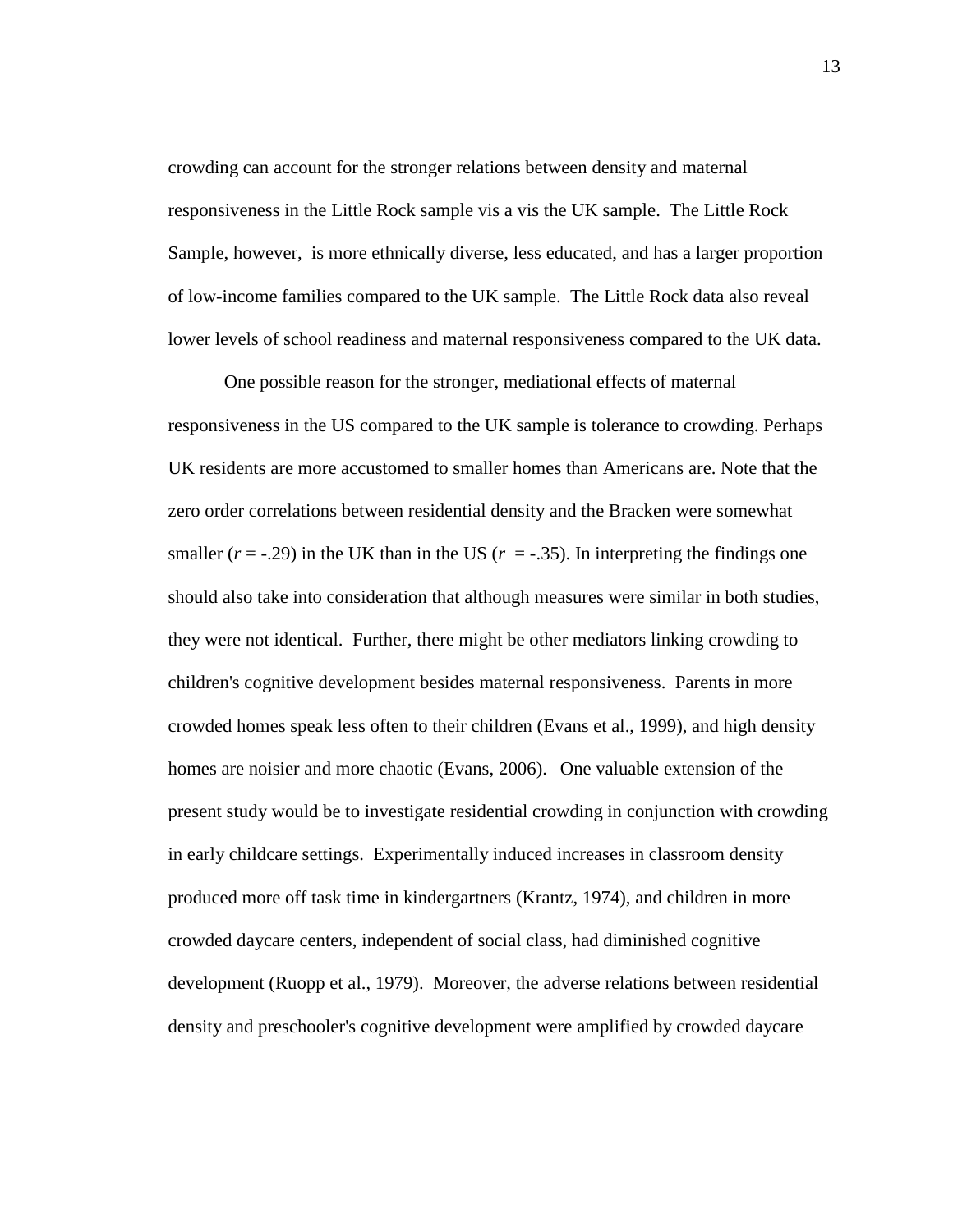settings (Maxwell, 1996). It would be particularly interesting to examine whether caregiver responsiveness in early childcare settings plays a mediating role between school or daycare crowding and delayed cognitive development similar to that found herein. The UK Millennium Cohort Study will also afford an unprecedented opportunity to examine how crowding over the life course influences cognitive as well as socioemotional development since these children are continuing to be monitored as they grow up.

Some of the adverse, socioemotional and cognitive developmental sequelae of suboptimal living and school conditions such as crowding, noise, or poor construction quality (Evans, 2001; 2006) may occur because of their impact on adult-child interaction. The quality of physical settings inhabited by children affects their development and some of this is likely due to adjustments their parents or teachers make to cope with those same suboptimal conditions.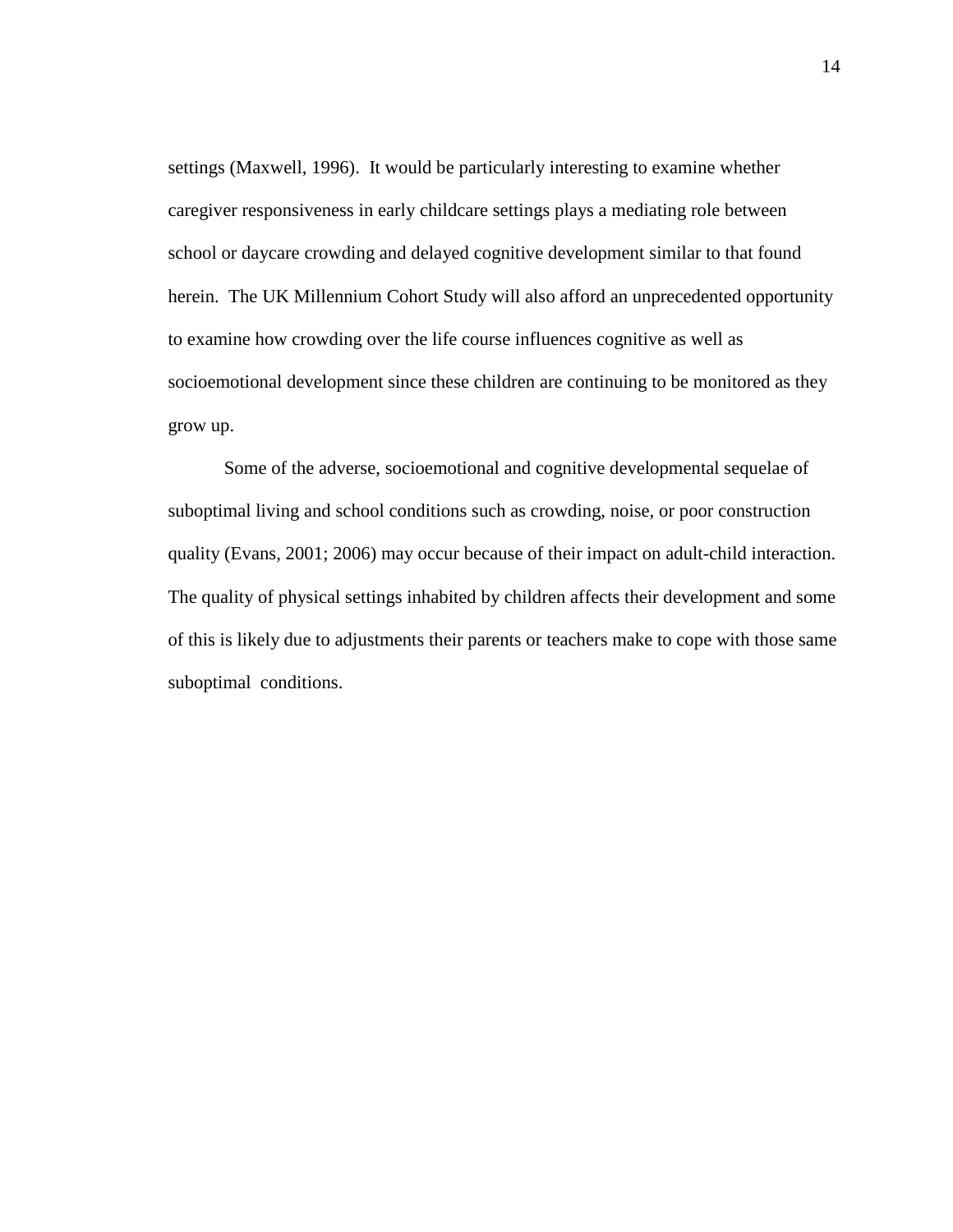#### References

Aiello, J.R., Nicosia, G., & Thompson, D. (1979). Physiological, social, and behavioral consequences of crowding on children and adolescents. *Child Development, 50,* 195-202.

Baum, A., Gatchel, R., Aiello, J.R., & Thompson, D. (1981). Cognitive mediation of environmental stress. In J. Harvey (Ed.), *Cognition, social behavior, and the environment* (pp. 513-533). Hillsdale, NJ: Erlbaum.

Baum, A., & Paulus, P.B. (1987). Crowding. In I. Altman & D. Stokols (Eds.),

*Handbook of environmental psychology* (pp. 533-570). NY: Wiley.

Baum, A., & Valins, S. (1977). *Architecture and social behavior*. Hillsdale,NJ: Erlbaum.

Bracken, B.A. (1984). *Bracken basic concept scales*. San Antonio, TX:

Psychological Corporation.

Bradley, R.H. (1994). The HOME Inventory: Review and reflections. In H. Reese (Ed.), *Advances in child development and behavior* (pp. 241-288). San Diego: Academic Press.

Bradley, R.H., & Caldwell, B.M. (1984). The HOME inventory and family demographics. *Developmental Psychology, 20,* 315-320.

Bradley, R.H., & Corwyn, R.F. (2002). SES and child development. *Annual Review of Psychology, 53,* 371-399.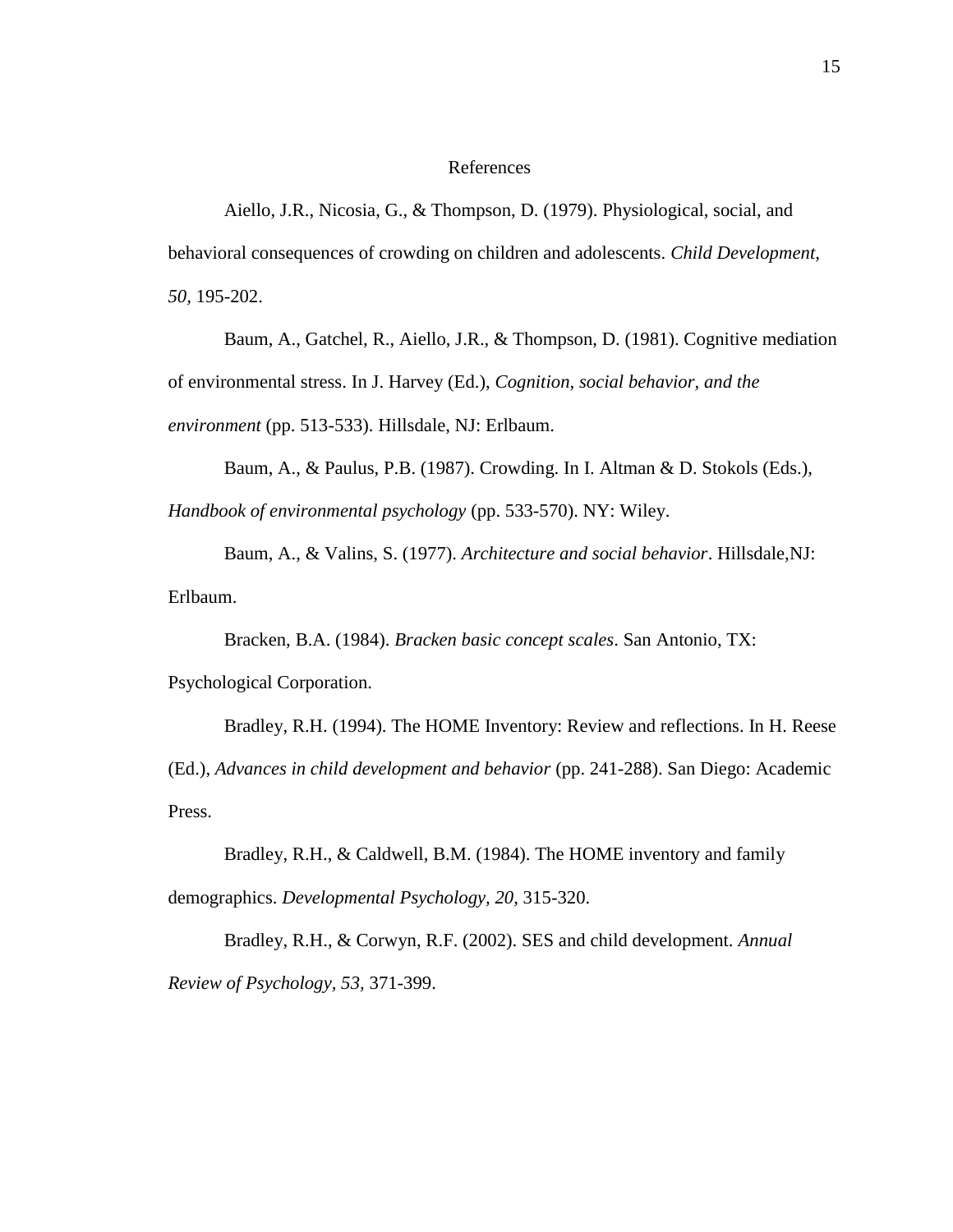Bradley, R.H., Corwyn, R.F., Burchinal, M., McAdoo, H.P., & Garcia-Coll, C.

(2001). The home environment of children in the United States Part II: Relations with behavioral development through age thirteen. *Child Development, 72, 1868-1886.*

Bradshaw, J., Mayhew, E., Dex, S., Joshi, H., & Ward, K. (2005).

Socioeconomic origins of parents and child poverty. In S. Dex & H. Joshi (Eds.),

*Children of the 21st Century: From birth to nine months.* Bristol,UK: Policy Press.

Dex, S., & Joshi, H. (2005). *Children of the 21st Century: From birth to nine months.* Bristol,UK: Policy Press.

Essen, J., Fogelman, K., & Head, J. (1978). Childhood housing experiences. *Childcare, Health and Development, 4,* 41-58.

Evans, G.W. (2001). Environmental stress and health. In A. Baum, T. Revenson, & J.E. Singer (Eds.), *Handbook of health psychology* (pp. 365-385). Mahwah,NJ: Erlbaum.

Evans, G.W. (2006). Child development and the physical environment. *Annual Review of Psychology, 57,* 423-451.

Evans, G.W., & Lepore, S.J. (1993). Household crowding and social support: A quasi-experimental analysis. *Journal of Personality and Social Psychology, 65,* 308-316.

Evans, G.W., Lepore, S.J., Shejwal, B.R., & Palsane, M.N. (1998). Chronic residential crowding and children's well being: An ecological perspective. *Child Development, 69,* 1514-1523.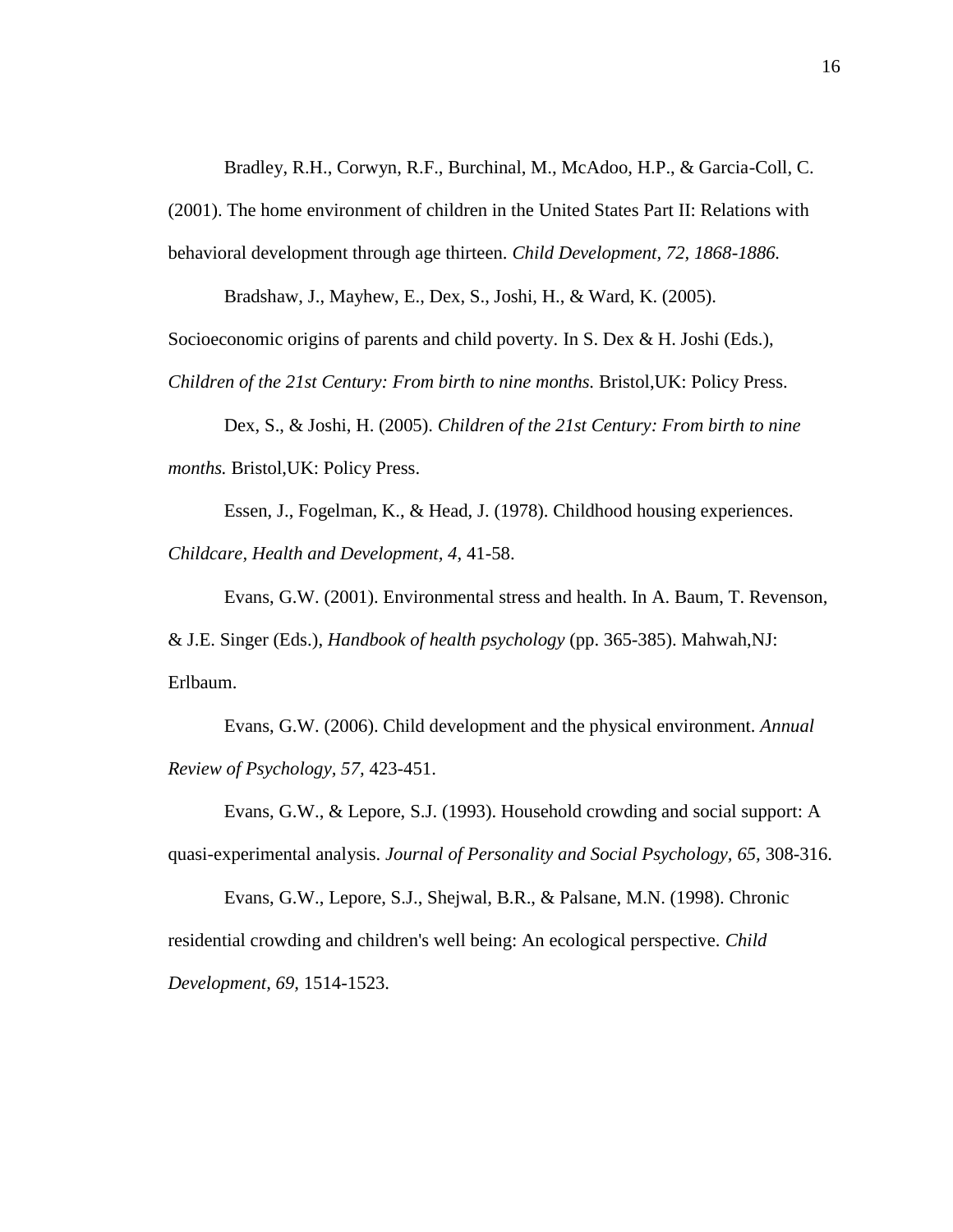Evans, G.W., Maxwell, L.E., & Hart, B. (1999). Parental language and verbal responsiveness to children in crowded homes. *Developmental Psychology, 35,* 1020- 1023.

Evans, G.W., Rhee, E., Forbes, C., Allen, K.M., & Lepore, S.J. (2000). The meaning and efficacy of social withdrawal as a strategy for coping with chronic crowding. *Journal of Environmental Psychology, 20,* 335-342.

George, A., Hansen, K., & Schoon, I. (2007). Child development. In K. Hansen & H. Joshi (Eds.), *Millennium Cohort Study. Second Survey. A User's Guide to Initial* 

*Findings.* London: Institute of Education, Centre for Longitudinal Studies.

Goduka, I., Poole, D., & Aotaki-Phenice, L. (1992). A comparative study of black South African children from three different contexts. *Child Development, 63,* 509-525.

Gottfried, A.W., & Gottfried, A.E. (1984). Home environment and cognitive development in young children of middle-socioeconomic status families. In A.W. Gottfried (Ed.), *Home environment and early cognitive development* (pp. 57-115). NY: Academic.

Grant, K.E., Compas, B.E., Stuhlmacher, A., Thurm, A., Mc Mahon, S., & Halpert, J. (2003). Stressors and child and adolescent psychopathology: Moving from markers to mechanisms of risk. *Psychological Bulletin, 129,* 447-466.

Hansen, K., & Joshi, H. (2007). *Millennium Cohort Study. Second Survey. A User's Guide to Initial Findings.* London: Institute of Education, Centre for Longitudinal Studies.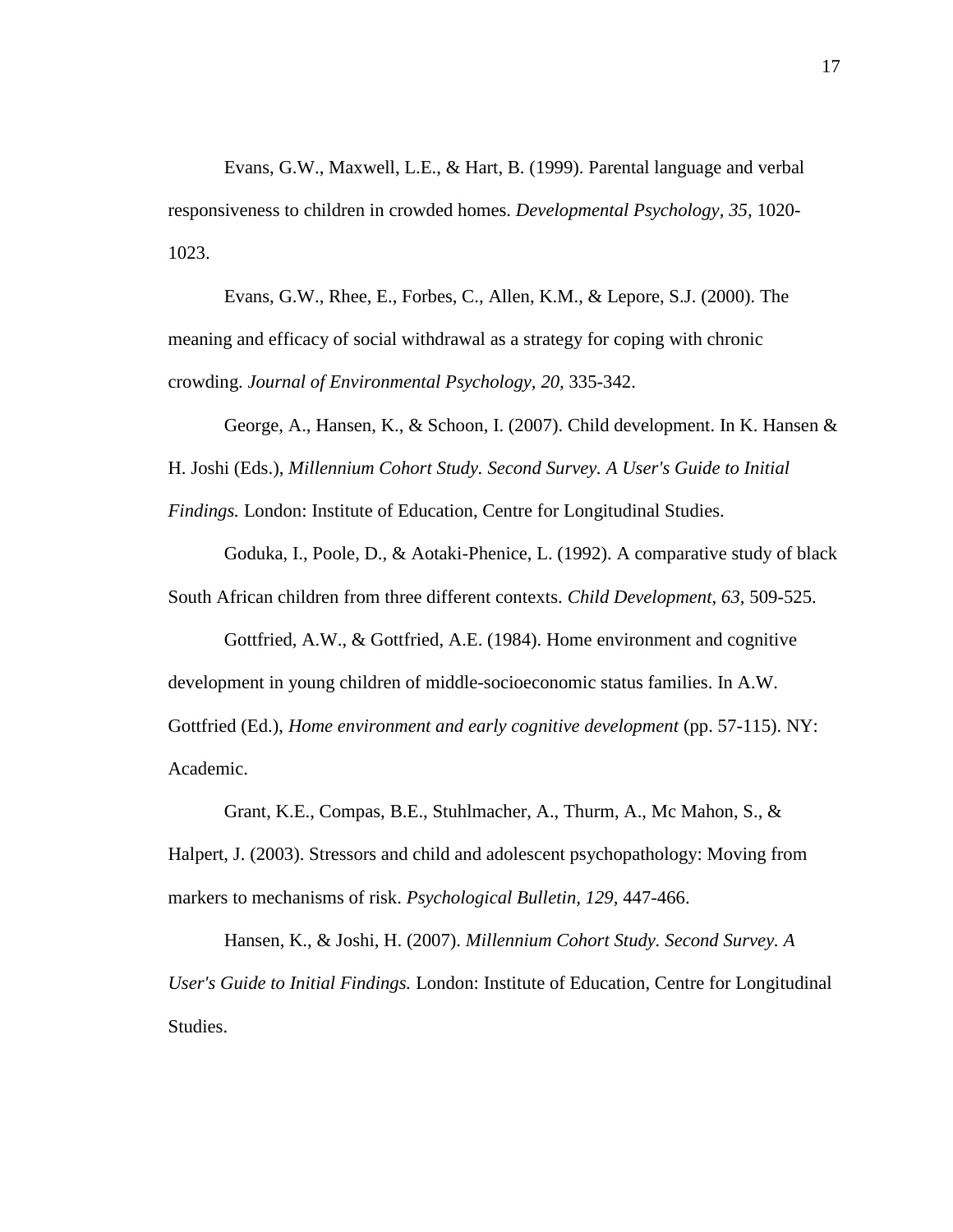Krantz, P.J. (1974). Ecological arrangements in the classroom. *Unpublished Doctoral Dissertation*. University of Kansas. Lawrence, KN.

Maxwell, L.E. (1996). Multiple effects of home and day care crowding. *Environment and Behavior, 28,* 494-511.

Murray, R. (1974). The influence of crowding on children's behavior. In D. Canter & T. Lee (Eds.), *Psychology and the built environment* (pp. 112-117). Chichester, UK: Wiley.

NICHD Early Child Care Research Network (2001). Non-maternal care and family factors in early development: An overview of the NICHD Study of Early Child Care. *Applied Developmental Psychology, 22,* 457-492.

National Institutes of Child Health and Human Development: Study of Early

Child Care and Youth Development. Accessed October, 2003.

http://secc.rti.org/home.cfm

National Statistics (2003). Census 2001- People and their homes in England and Wales. London: National Statistics. www.statistics.gov.uk/pdfdir/homes0203.pdf

Plewis, I. , Calderwood, L., Hawkes, D., Hughes, G., & Joshi, H. (2004). The

Millennium Cohort Study: Technical Report on Sampling (3rd ed.). London:

Institute of Education.

Repetti, R.L., Taylor, S.E., & Seeman, T. (2002). Risky families, family social environments and the mental and physical health of offspring. *Psychological Bulletin, 128,* 330-366.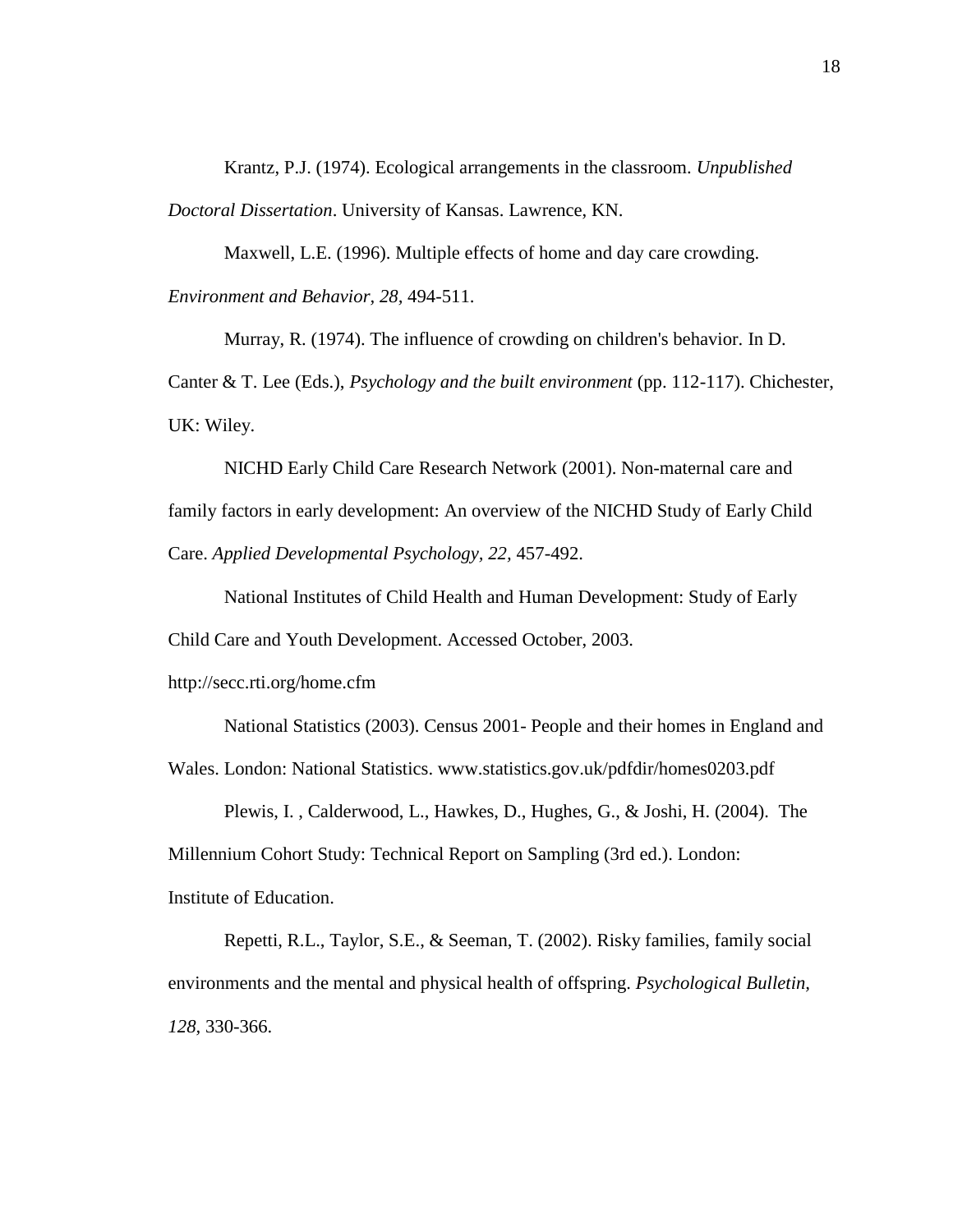Reynell, J. (1991). *Reynell developmental language scales.* Los Angeles: Western Psychological Service.

Ruopp, R., Travers, J., Glantz, F., & Coelen, C. (1979). *Children at the center*. Cambridge, MA: Abt & Associates.

Rutter, M., Tizard, J., & Whitmore, K. (1970). *Education, health and behaviour*. London: Longman.

Saegert, S. (1982). Environment and children's mental health: Residential density and low income children. In A. Baum & J.E. Singer (Eds.), *Handbook of psychology and health (Vol. 2)* (pp. 247-271). Hillsdale, NJ: Erlbaum.

US Census (2002).

http://www.stats.govt.nz.domino/external/web/prod\_serv.nsf/Response/Indicator+2c:+A merican+Crowding+Index:+People+Per+Room

Wachs, T.D. (1989). The nature of the physical microenvironment: An expanded classification system. *Merrill-Palmer Quarterly, 35,* 399-419.

Wachs, T.D., & Camli, O. (1991). Do ecological or individual characteristics mediate the influence of the physical environment upon maternal behavior? *Developmental Psychology, 11,* 249-264.

Wachs, T.D., & Gruen, G. (1982). *Early experience and human development*. NY: Plenum.

Wedge, P., & Petzing, J. (1970). Housing for children. *Housing and Review, 19,* 165-166.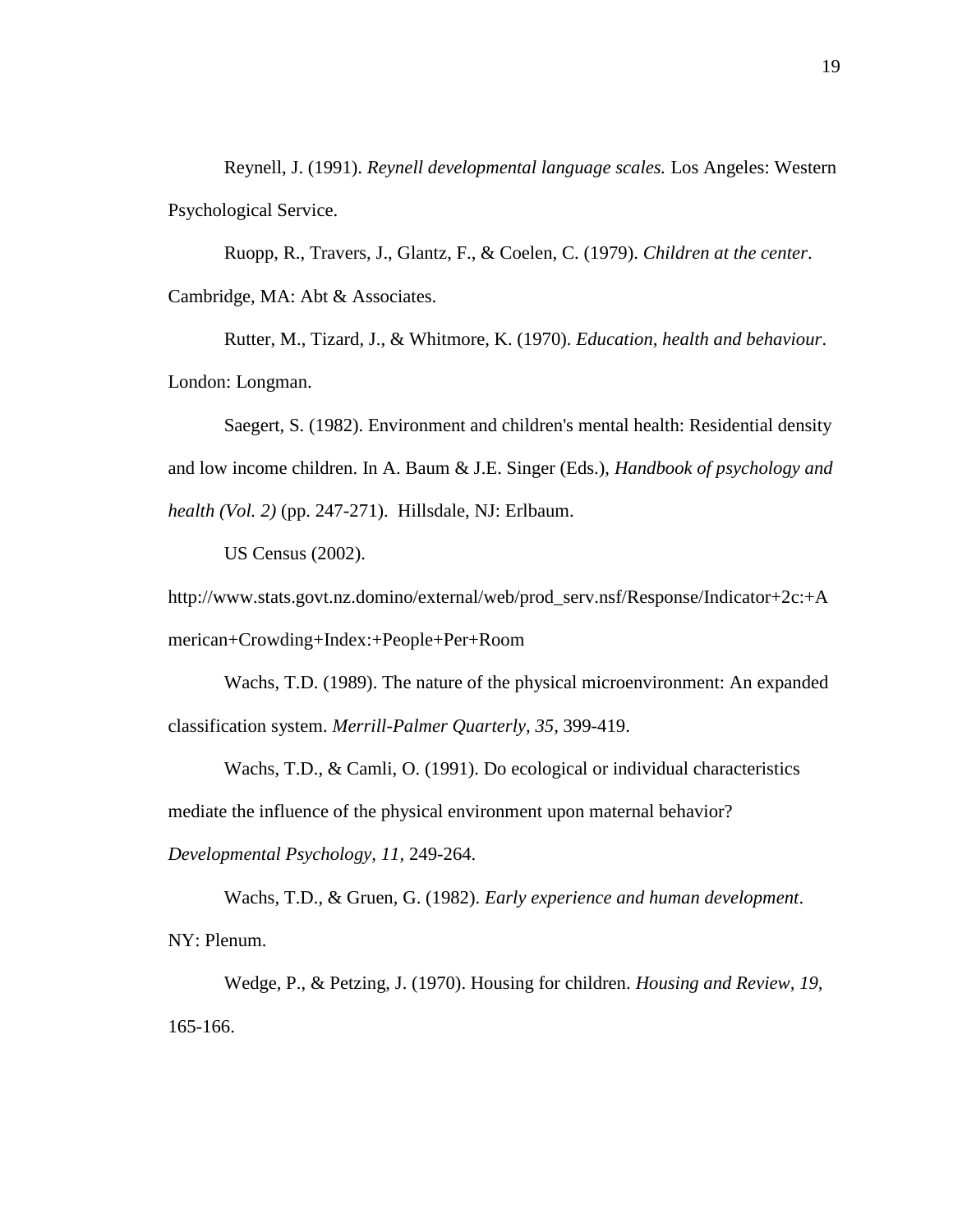#### Footnote

1 Density at both time points is significantly related to the mediator, maternal responsiveness, net of the sociodemographic controls (Density<sub>36</sub>  $b = -1.15$  (*SE* = .51) Density<sub>15</sub>  $b = -1.33$  (*SE* = .55)). As a partial check on spuriousness, the density and maternal responsiveness terms were entered in reverse order in both of the regression equations for Density at 15 and 36 months. If a third, unspecified variable accounted for the effects of density and maternal responsiveness, reversing the terms should not have affected the results of our regression analyses. However reversing the terms of the equation did significantly alter the results. Specifically in both equations, maternal responsiveness had a significant effect on school readiness, after controlling for incometo-needs ratio, gender, maternal age, maternal education and partialling out the effects of density. These results for both Density<sub>15</sub> and Density<sub>36</sub> do not support the alternative hypothesis of spuriousness.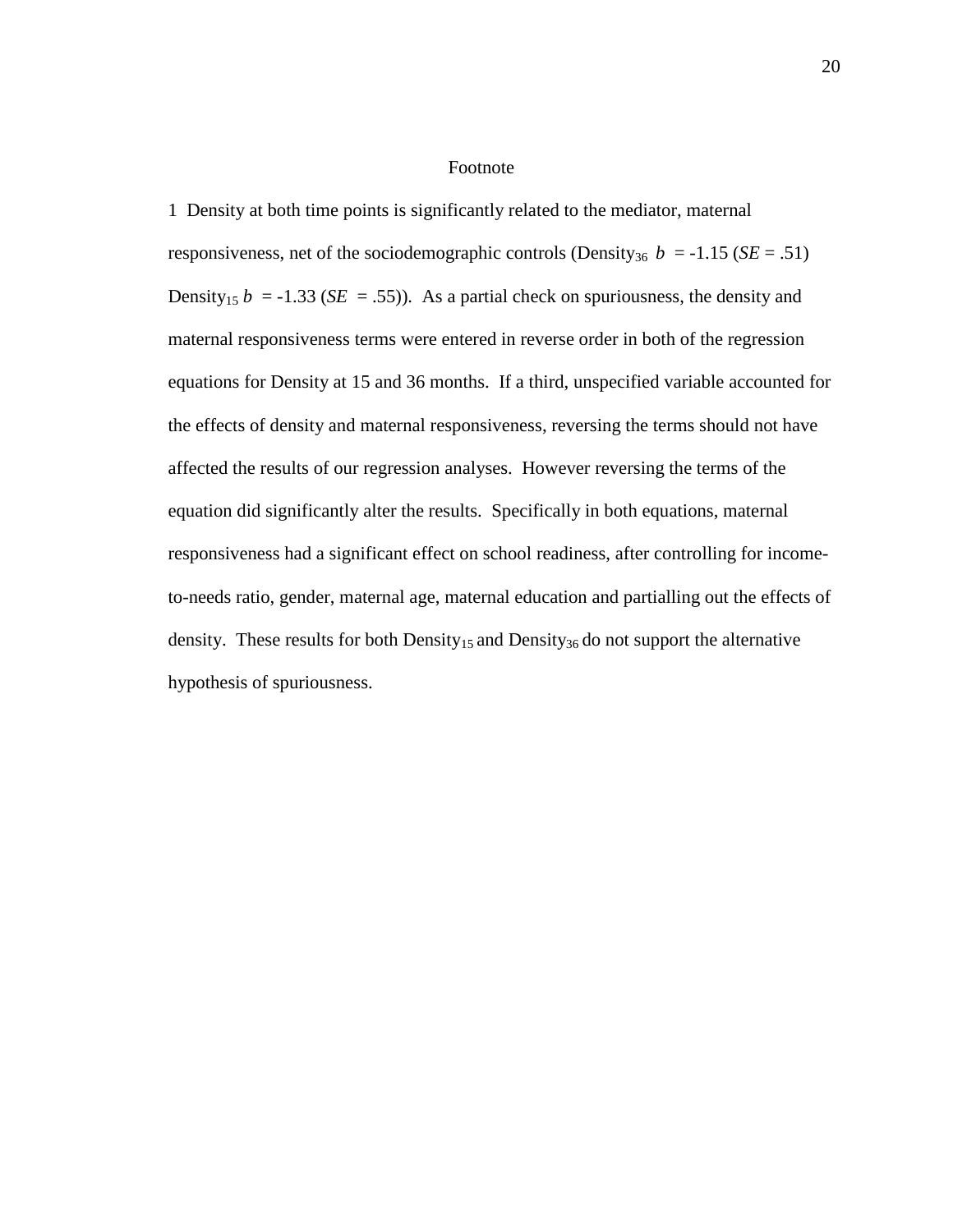# Table 1

*Little Rock Descriptive Statistics and Zero-order Correlations*

| Variables                                    | Mean (SD) 2 3 4 5 6 7 8                                            |  |         |     |                                     |                     |                 | 9                |
|----------------------------------------------|--------------------------------------------------------------------|--|---------|-----|-------------------------------------|---------------------|-----------------|------------------|
| 1. Density <sub>15</sub> <sup>1</sup>        | .78 (.28) $.95^{**}$ -.36** -.28* -.03 -.34** -.39** -.42** -.33** |  |         |     |                                     |                     |                 |                  |
| 2. Density $_{36}$                           | .75(.27)                                                           |  |         |     | $-.35**-.29*-.04-.29**-.39**-.42**$ |                     |                 | $-.35**$         |
| 3. School readiness 93.73 (14.38)            |                                                                    |  | $.31**$ |     | $.03 \t .30** \t .34** \t .23$      |                     |                 | .08              |
| 4. Maternal                                  | 5.22(1.14)                                                         |  |         | .21 |                                     | $.11 \t .15 \t .02$ |                 | .05              |
| responsiveness                               |                                                                    |  |         |     |                                     |                     |                 |                  |
| 5. Gender                                    | Male 50%                                                           |  |         |     |                                     | $-.06$ $-.04$ $.04$ |                 | .05              |
| $(1=Male, 2=Female)$                         |                                                                    |  |         |     |                                     |                     |                 |                  |
| 6. Maternal age 27.49 (6.00)                 |                                                                    |  |         |     |                                     |                     | $.57**$ $.52**$ | $.50**$          |
| 7. Maternal ed.                              | 13.94(2.20)                                                        |  |         |     |                                     |                     |                 | $.53***$ $.48**$ |
| 8. Income to needs <sub>15</sub> 2.92 (2.59) |                                                                    |  |         |     |                                     |                     |                 | $.65**$          |
| 9. Income to needs <sub>36</sub> 3.11 (2.82) |                                                                    |  |         |     |                                     |                     |                 |                  |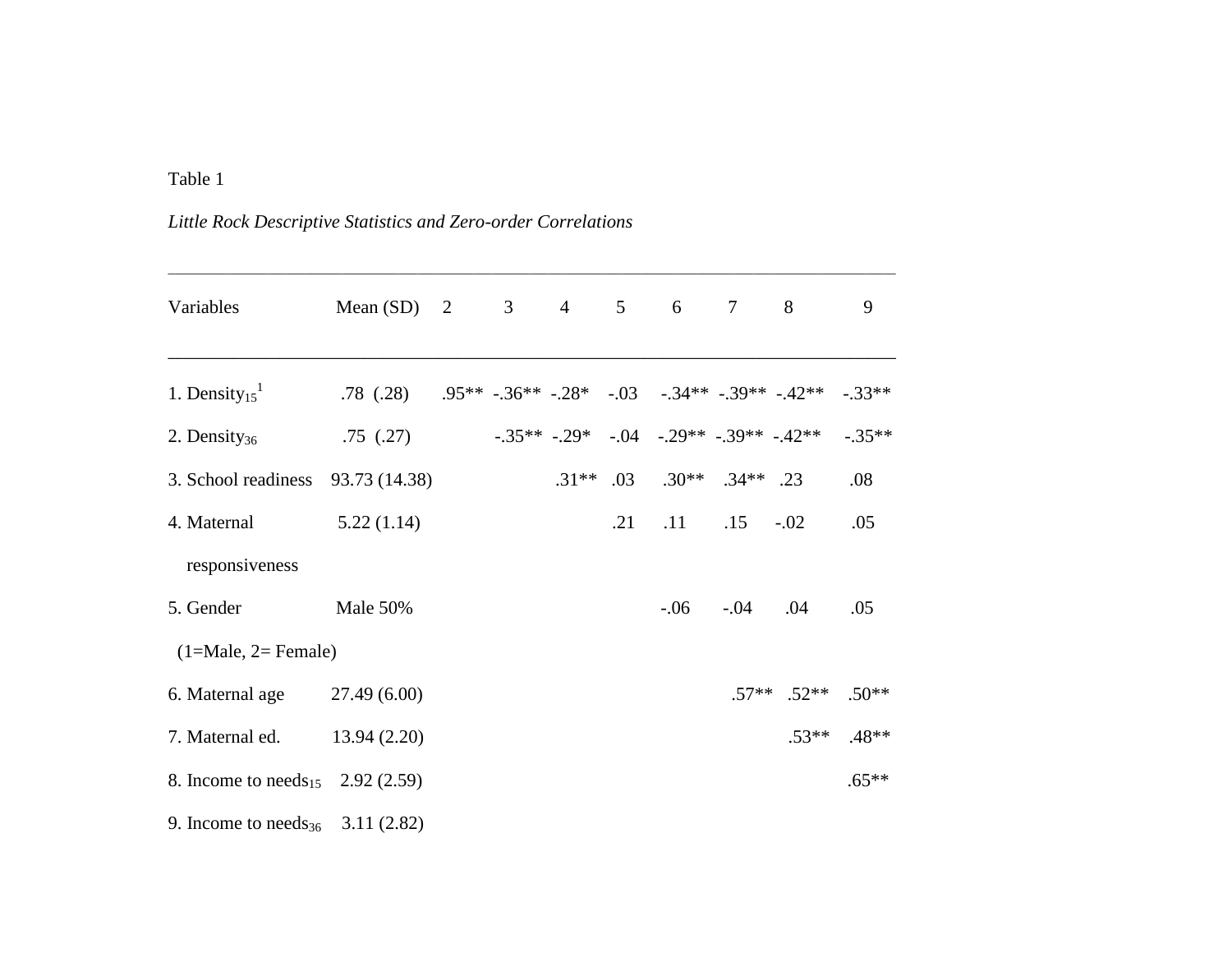$* p < .05$ 

\*\* *P* < .01

<sup>1</sup> Note: density at 15 months is accumulated exposure to household density (people/room) measured from birth to 15 months of age based on mean people per month and mean rooms per month since the child's birth, thus taking into account any changes in residence or in number of people. Density at 36 months is the comparable index from birth to age 36 months.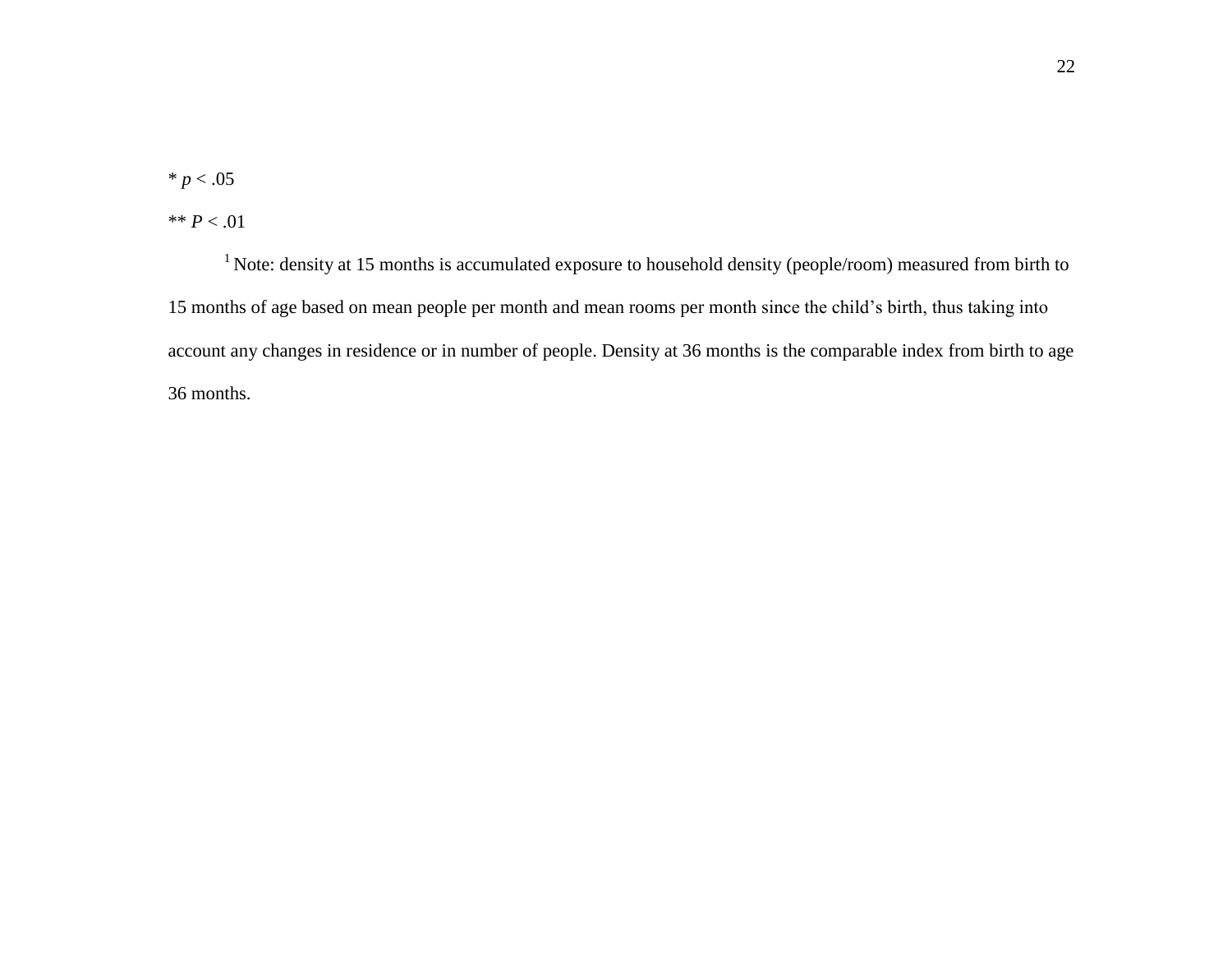# Table 2

*Little Rock Regression of 36 Month School Readiness onto Density, including Statistical Controls for Income-to-Needs Ratio, Child Gender, and Maternal Age and Education*

| Predictor                                 | Total<br>$R^2$ | $\boldsymbol{F}$<br>(total $R^2$ ) | $\boldsymbol{b}$ | $SE$ of $b$ |  |
|-------------------------------------------|----------------|------------------------------------|------------------|-------------|--|
| Density $36$                              | .21            | $3.60**$                           | $-15.02*$        | 6.99        |  |
| Density $_{15}$                           | .21            | $3.56**$                           | $-14.33*$        | 6.77        |  |
| Density <sub>36</sub> with additional .26 |                | $3.76***$                          | $-12.90$         | 6.93        |  |
| control for maternal responsiveness       |                |                                    |                  |             |  |
| Density <sub>15</sub> with additional .25 |                | $3.65**$                           | $-11.66$         | 6.82        |  |
| control for maternal responsiveness       |                |                                    |                  |             |  |
| * $p < .05$                               |                |                                    |                  |             |  |

 $^{**}P<.01$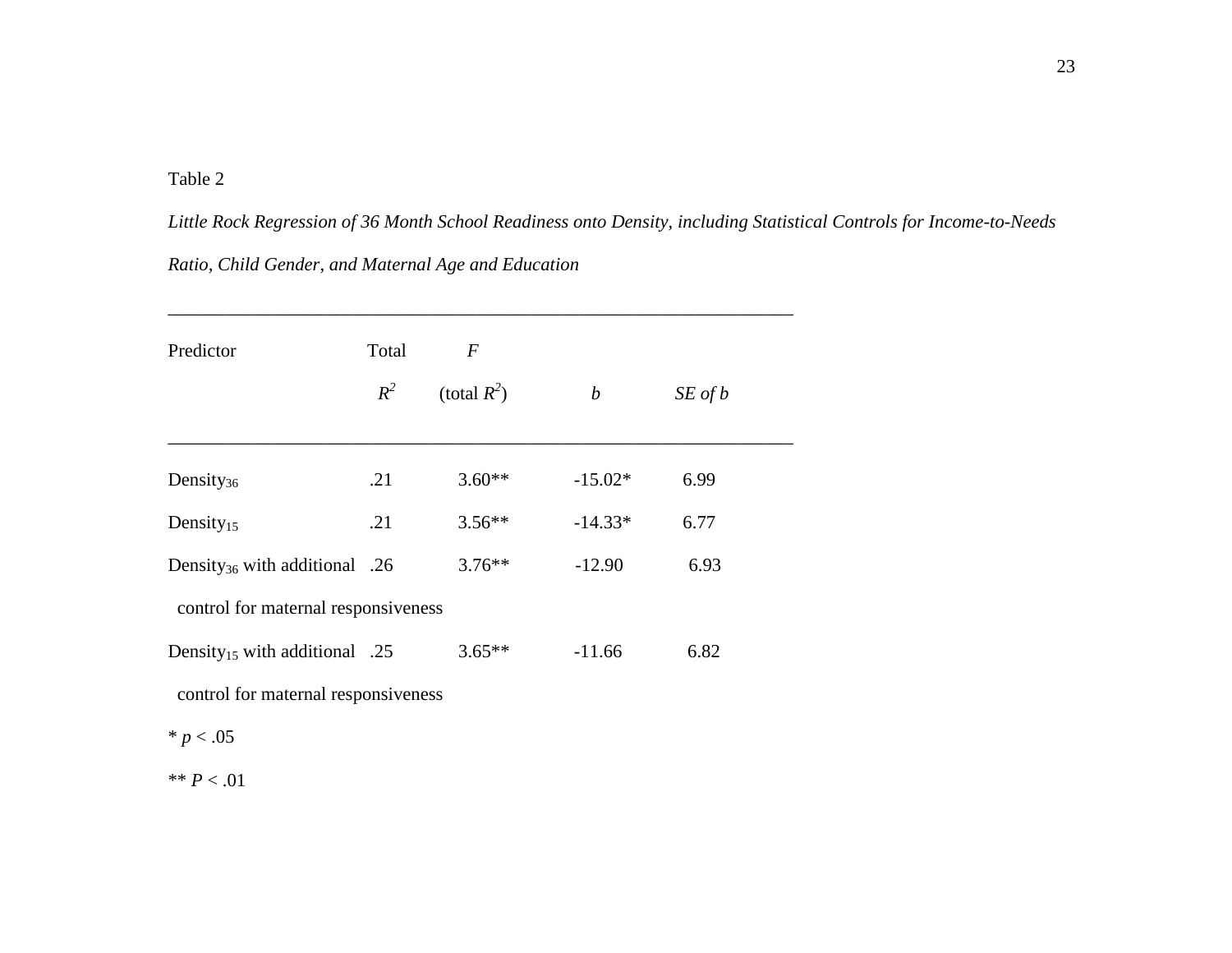# Table 3

| <b>UK Descriptive Statistics and Zero-order Correlations</b> |
|--------------------------------------------------------------|
|                                                              |

| Variables                      | Mean $(SD)$   | 2        | 3 <sup>7</sup> | $\overline{4}$ | 5 <sup>5</sup>           | 6                                | $\tau$  |  |
|--------------------------------|---------------|----------|----------------|----------------|--------------------------|----------------------------------|---------|--|
| 1. Density <sub>9-36</sub> $1$ | .74(.25)      | $-.29**$ | $-13*$         |                |                          | $.02 \quad .10^* \quad .35^{**}$ | $-41**$ |  |
| 2. School readiness            | 105.53(15.83) |          |                |                | $.16***$ $.12*$ $.19***$ | $.35**$                          | $.33**$ |  |
| 3. Maternal                    | 3.82(.57)     |          |                | $.01\,$        | $.12*$                   | $.13*$                           | $.11*$  |  |
| responsiveness                 |               |          |                |                |                          |                                  |         |  |
| 4. Gender                      | Male $51%$    |          |                |                | .00.                     | .00.                             | .01     |  |
| $(1=Male, 2=Female)$           |               |          |                |                |                          |                                  |         |  |
| 5. Maternal age                | 29.24 (5.71)  |          |                |                |                          | $.29**$                          | $.34**$ |  |
| 6. Maternal ed.                | 2.52(1.56)    |          |                |                |                          |                                  | $.46**$ |  |
|                                |               |          |                |                |                          |                                  |         |  |

(1=no qualification - 5 university qualification or equivalent)

7 Household Income 385.26 (268.07)

(British Sterling)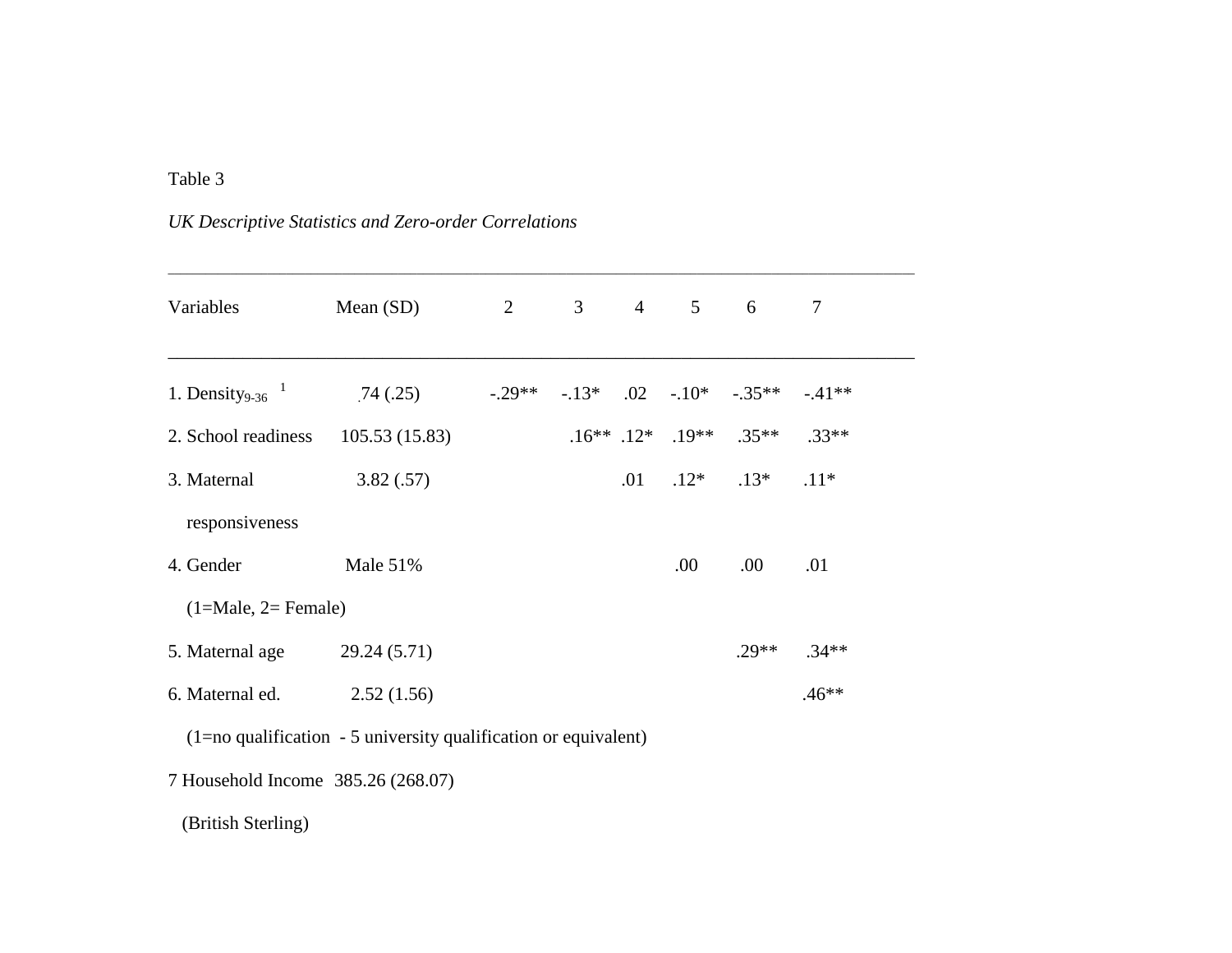$* p < .05$ 

\*\* *P* < .01

<sup>1</sup> Density in the UK sample was the mean of people per room at 9 and 36 months of age.